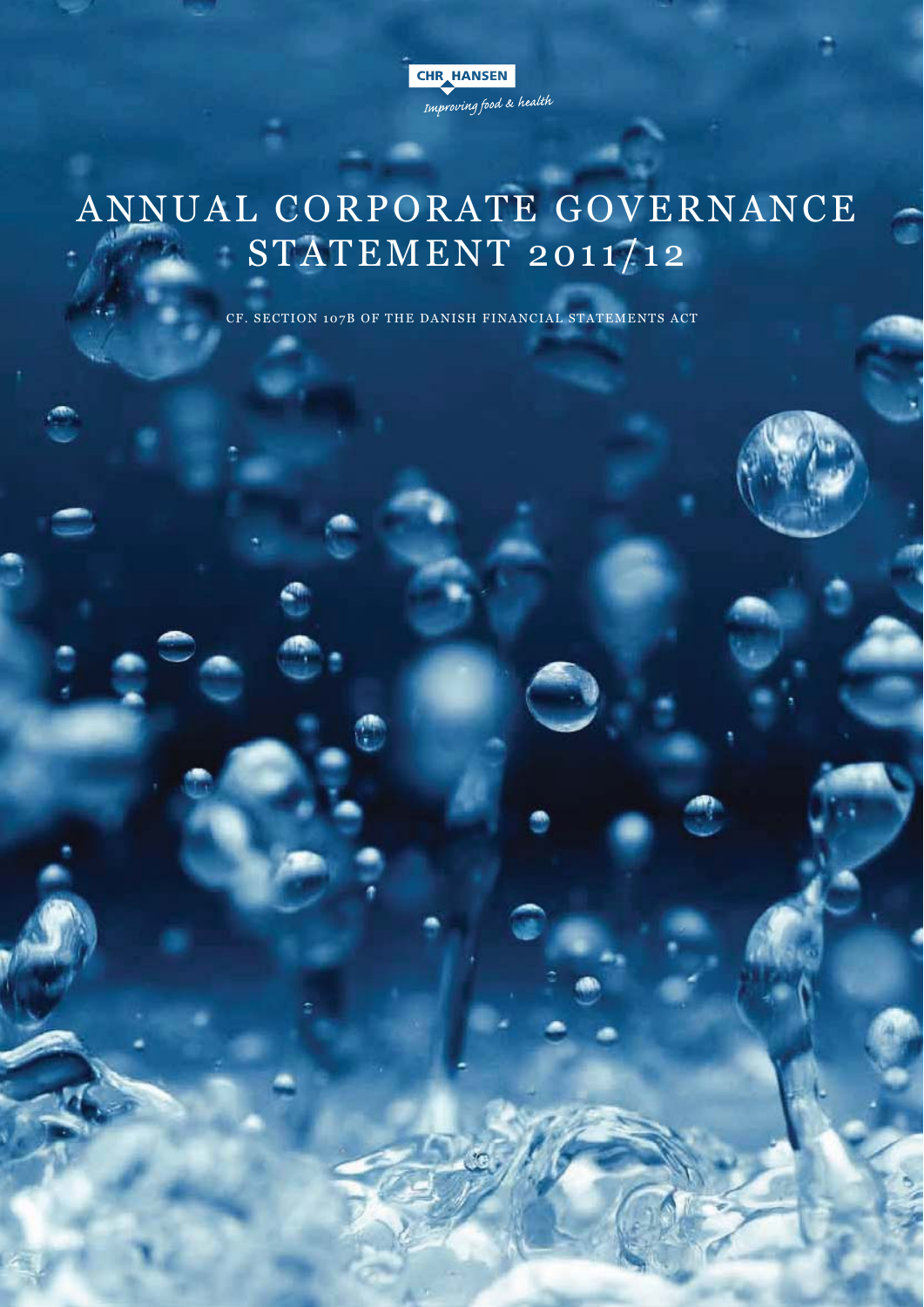# Annual corporate governance statement

# Statutory annual corporate governance statement, cf. Section 107b of the Danish Financial Statements Act

This annual corporate governance statement for Chr. Hansen Holding A/S is part of the Directors' report in the 2011/12 Annual Report and covers the accounting period 1 September 2011 to 31 August 2012. The statement includes a description of the Company's management structure, a review of how the Company considers the "Recommendations on Corporate Governance" implemented by NASDAQ OMX Copenhagen in the Rules for issuers of shares ("Regler for udstedere af aktier") as well as a description of the main elements of the Chr. Hansen's Group's internal control and risk management systems in connection with the Group's financial reporting.

### **MANAGEMENT STRUCTURE**

#### **Board of Directors**

Our Board of Directors is responsible for the overall management of the Company. In accordance with current practice in Denmark, responsibilities are distributed between the Board of Directors and the Executive Board and the two bodies are independent. The Executive Board is in charge of day-to-day management, while the Board of Directors supervises the work of the Executive Board and is responsible for general strategic management.

The Board of Directors has nine members of whom six members are elected by the shareholders and three are employee-elected members. Currently, two of the elected members of the Board of Directors are affiliated with PAI partners, which manage and advise the funds that own our former major shareholder, Financière Star 1 S.A. (Financière Star 1 S.A. disposed off their remaining shareholding on 9 July 2012), while the four other Board members elected by the shareholders, including the Chairman, are independent. All shareholderelected members of the Board of Directors stand for election each year. All employee-elected members stand for election every fourth year according to current legislation with the current term ending in 2014. The age limit is 70. The Board of Directors meets six to eight times a year and on an ad-hoc basis if necessary. The Chairman evaluates the work of the Board of Directors on an ongoing basis. In 2011/12 the Board of Directors met on eight occasions.

The members of Chr. Hansen's Board of Directors, except for members elected by the employees, have undertaken to, no later than 12 months after their appointment, purchase shares corresponding to an amount of at least one year of the fee to an ordinary Board member and to maintain ownership of these shares during the entire period of the Board membership.

Refer to note 5 of the consolidated financial statements for information on the board members' current shareholdings.

## **Board Committees**

The Board of Directors may establish Board Committees with the purpose of preparing decisions and recommendations for evaluation and approval by the Board of Directors. In Chr. Hansen, in compliance with the recommendations of the Committee for Corporate Governance, the Board of Directors has established three committees, an Audit Committee, a Remuneration Committee and a Nomination Committee. Reporting to the Board of Directors, the committees have individual charters defining their main tasks and responsibilities. All Board committees have a majority of independent members.

#### **Audit Committee**

The Board of Directors has established an Audit Committee, which consists of at least three members of the Board of Directors. The Committee's role is to assist the Board of Directors in fulfilling its responsibilities for the financial reporting process, the system of internal control, the audit process, and the Company's process for monitoring compliance with laws and regulations and the internal policies and positions, including considering the independence of the external auditor and review of the quarterly Company Announcement.

The Board of Directors appoints committee members and the committee chair. The current members of the Audit Committee are Henrik Poulsen (Chairman, independent and financial expert), Ole Andersen (independent and financial expert) and Gaëlle d'Engremont (financial expert). The Committee meets at least four times a year.

In 2011/12 the Audit Committee met on four occasions. The meetings were conducted in accordance with an agreed Annual Audit Plan ensuring compliance with recommendations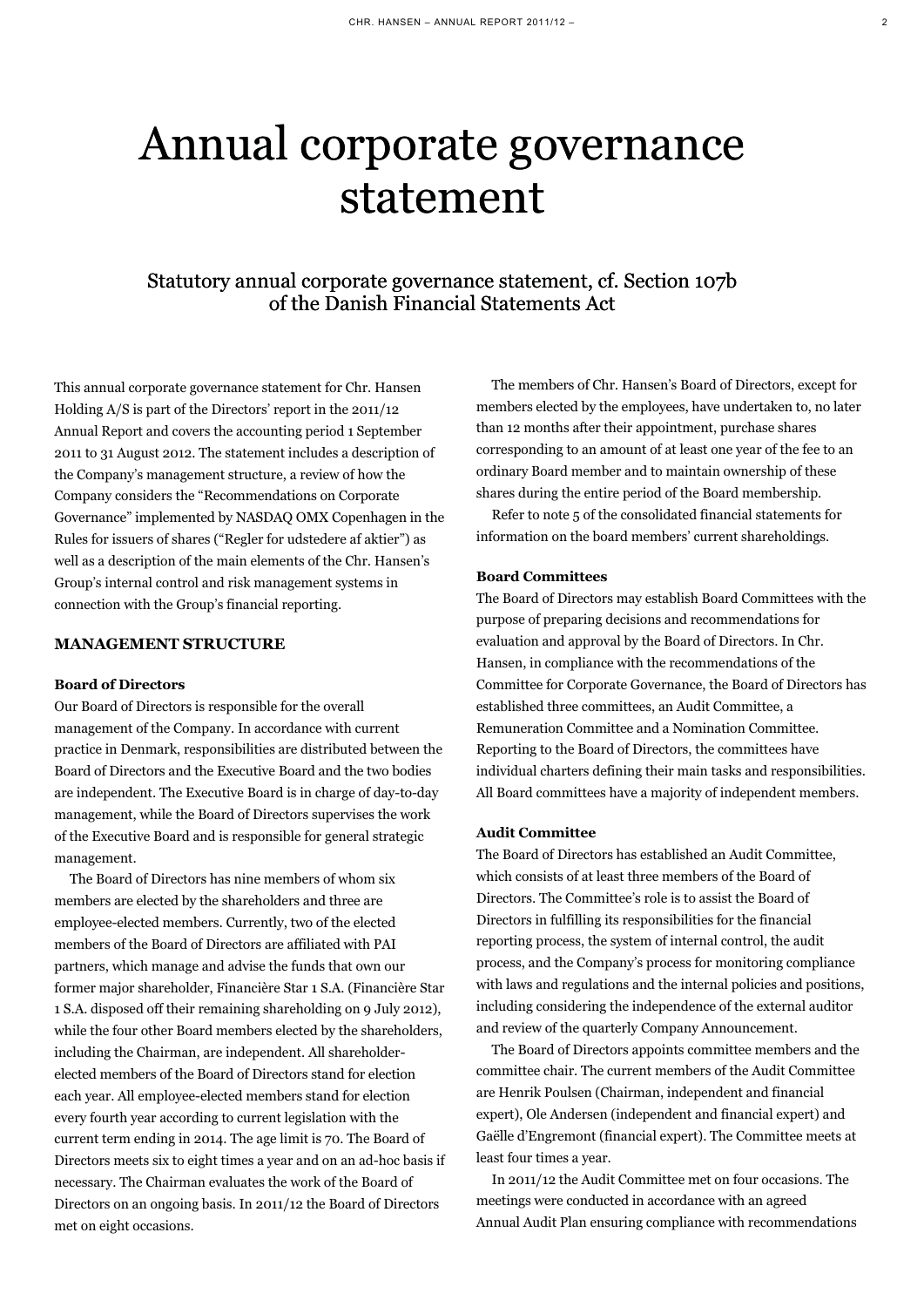and sufficient monitoring. It follows key events of the annual financial reporting cycle and deals with the above-mentioned responsibilities.

## **Remuneration Committee**

The Board of Directors has established a Remuneration Committee, which consists of at least three members of the Board of Directors elected by the Board of Directors. The Committee's role is to assist the Board of Directors in fulfilling its responsibilities in regard to establishing, implementing and executing its remuneration position for the members of the Board of Directors and the Executive Board (Management Bodies). The Current members of the Remuneration Committee are Ole Andersen (Chairman and independent), Mark Wilson (independent) and Frédéric Stévenin. The Committee meets at least twice a year. In 2011/12 the Remuneration Committee met on two occasions. Our latest remuneration policy supplemented by Chr. Hansen's general guidelines for incentive-based remuneration can be found on http://investor.chrhansen.com/documents.cfm

## **Nomination Committee**

The Board of Directors has established a Nomination Committee consisting of at least three members of the Board of Directors. The Committee's role is to assist the Board of Directors in fulfilling its responsibilities in regard to (i) nomination and appointments to the Board of Directors and the Executive Board, (ii) ensuring that the Board of Directors and the Executive Board have, at any time, the appropriate size and are composed of individuals having the professional qualifications and experience required and (iii) conducting regular evaluations of the performance of the Board of Directors and the Executive Board. The current members of the Nomination Committee are Ole Andersen (Chairman and independent), Mark Wilson (independent) and Frédéric Stévenin. The Committee meets at least twice a year. In 2011/12 the Nomination Committee met on two occasions.

# **Board Evaluation**

The Chairman of the Board of Directors is responsible for conducting an annual review of the Board of Director's performance addressing the effectiveness of the Board, the processes supporting the Board work, Board performance, individual Board members' contribution and Chairman performance.

In 2011/12 the Chairman of the Board of Directors led the Board evaluation by appointing an external consulting company to facilitate the assessment process. It is the intention that the Board evaluation will be externally facilitated every second year.

The process included a questionnaire which was completed by all members of the Board of Directors and the Executive Board. Based on the findings of the questionnaire, individual interviews with all members of the Board of Directors and the Executive Board were conducted by the external consultant.

The results of the assessment process were presented to the Board of Directors in October 2012. The report describes a number of areas in which the Board of Directors is both effective and very well-functioning and gives an overall picture of a high performing Board of Directors. It also identifies some areas in which improvements can be considered including securing increased focus on strategic topics at Board meetings and securing R&D competencies and diversity in the Board of Directors. Actions to secure improvement in these areas were agreed to by the Board of Directors. As an example the newly appointed Head of Business Development is participating in Board meetings to facilitate strategic discussions. The assessments have been followed up by face to face meetings between the Chairman and each individual Board member.

Similar evaluations of their effectiveness have been undertaken by the Audit Committee, the Nomination Committee and the Remuneration Committee.

# **Executive Board**

The Board of Directors appoints an Executive Board responsible for the day-to-day management and compliance with the guidelines and recommendations issued by the Board of Directors. The Executive Board shall also present and recommend proposals on the overall strategy and objectives to the Board of Directors. The Executive Board has seven members and is chaired by the Chief Executive Officer.

# **RECOMMENDATIONS FOR CORPORATE GOVERNANCE IN DENMARK**

The Company is subject to the Recommendations on Corporate Governance, which are available on the Committee on Corporate Governance's website www.corporategovernance.dk.

The schedule contains the Committee on Corporate Governance's recommendations of 16 August 2011 as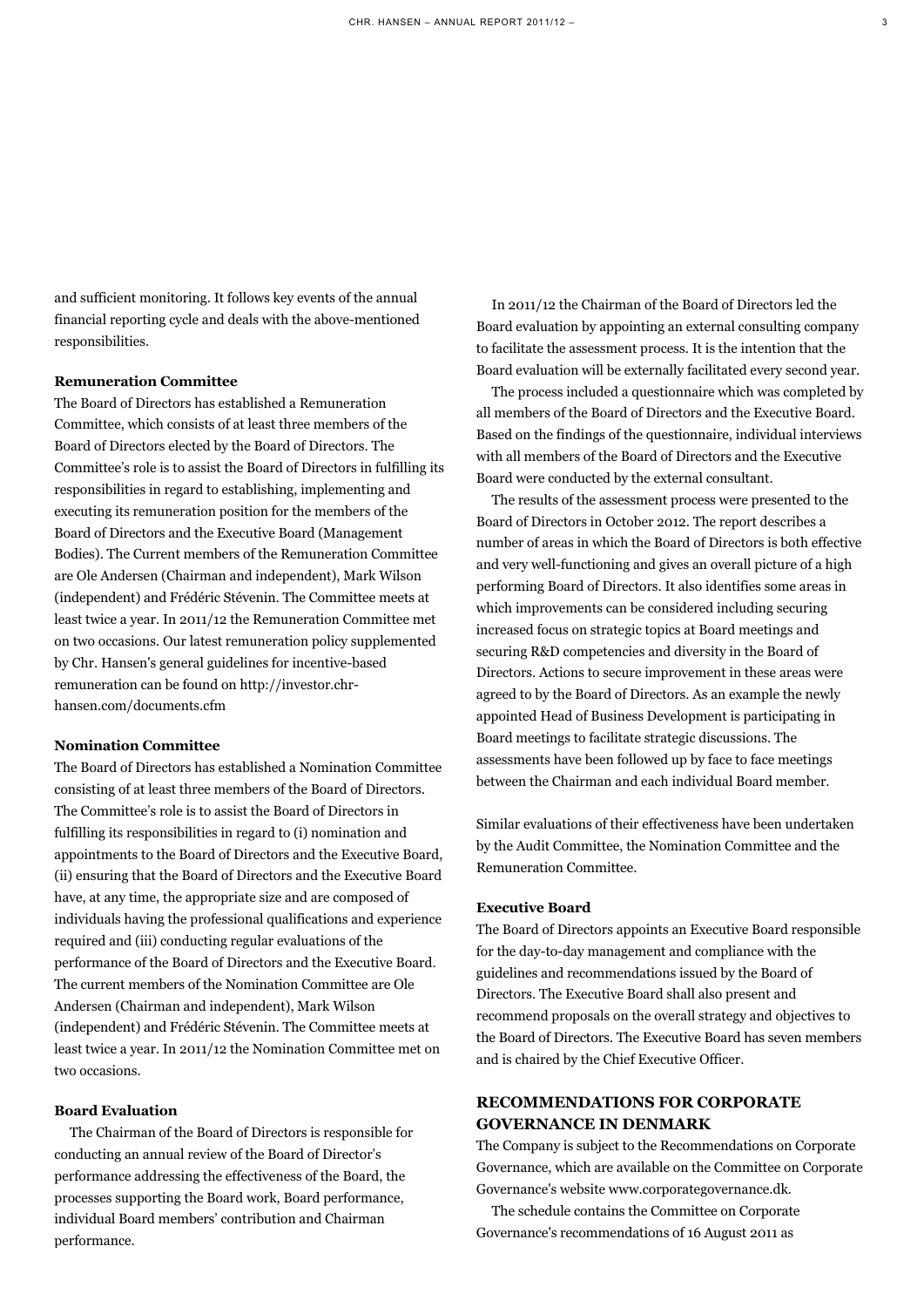implemented by NASDAQ OMX Copenhagen A/S in the Rules for Issuers of Shares with effect as of 1 October 2011. Chr. Hansen has complied with the recommendations of 16 August 2011 in all respects in 2011/12.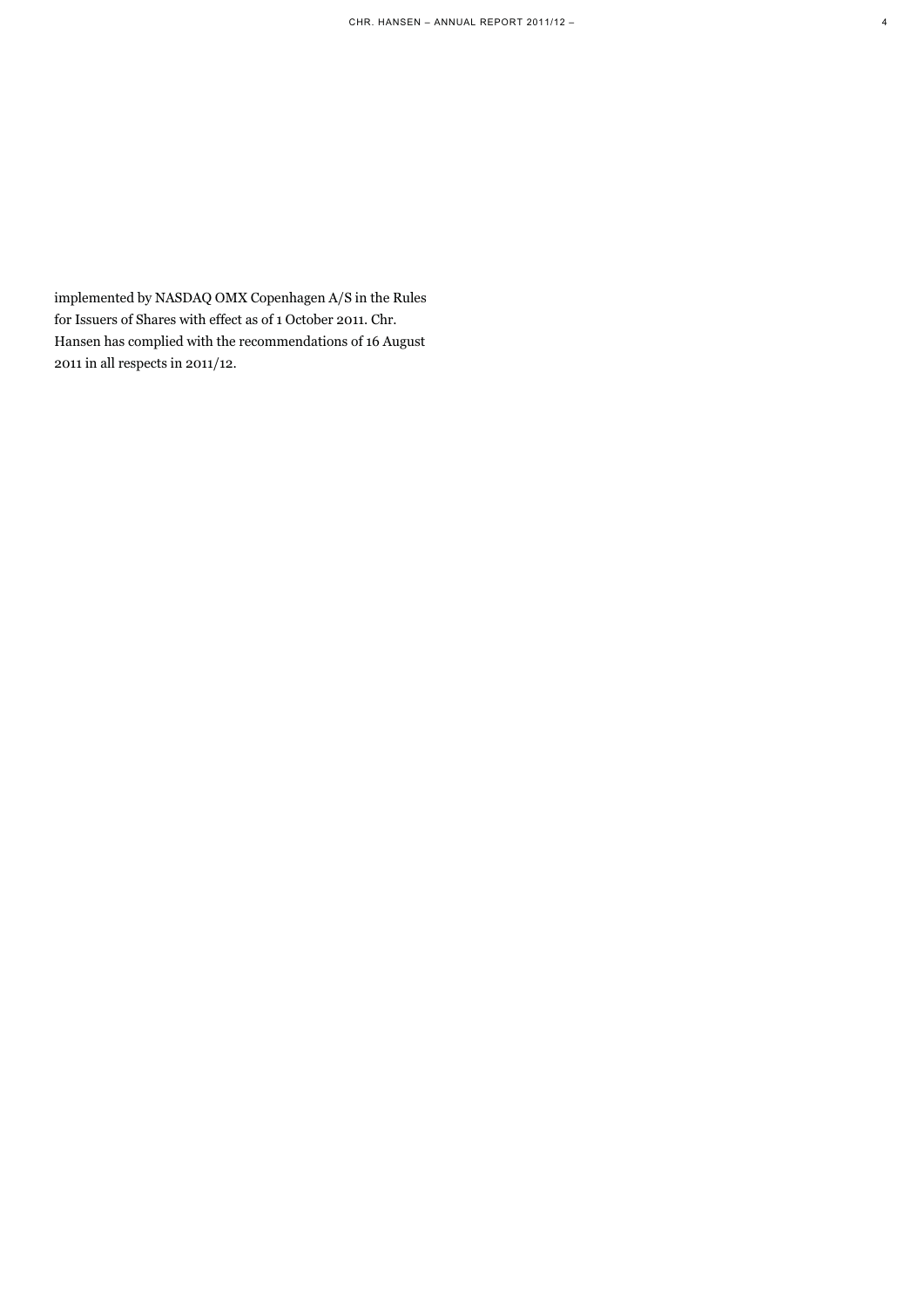|                |          | The Company The Company The Company complies/does not comply with the |
|----------------|----------|-----------------------------------------------------------------------|
| Recommendation | complies | does not comply recommendation due to the following reason:           |

## **1. The role of the shareholders and their interaction with the management of the company**

1.1. Dialogue between the company and its shareholders

| 1.1.1. The Committee recommends that<br>the central governing body, for example<br>through investor relations activities,<br>ensure an ongoing dialogue between the<br>company and its shareholders in order<br>that the central governing body knows the<br>shareholders' attitude, interests and<br>views in relation to the company and that<br>investor relations material be made<br>available to all investors on the<br>company's website. | <b>YES</b> | The dialogue between the Company and its shareholders<br>takes the form of investor meetings, and telephone<br>conferences are held following the publication of each<br>quarterly statement to provide participants with the opportunity<br>to ask questions to the management. Webcasts thereof are<br>subsequently available on the Company's website at www.chr-<br>hansen.com. The website also includes Company<br>Announcements, Presentations and the Financial Calendar<br>etc. In the financial year 2011/12 more than 250 meetings have<br>taken place with institutional investors. Investors may also<br>contact our investor relations department to obtain additional<br>information and in order to maintain an ongoing dialogue. |
|---------------------------------------------------------------------------------------------------------------------------------------------------------------------------------------------------------------------------------------------------------------------------------------------------------------------------------------------------------------------------------------------------------------------------------------------------|------------|---------------------------------------------------------------------------------------------------------------------------------------------------------------------------------------------------------------------------------------------------------------------------------------------------------------------------------------------------------------------------------------------------------------------------------------------------------------------------------------------------------------------------------------------------------------------------------------------------------------------------------------------------------------------------------------------------------------------------------------------------|
| 1.2. Capital and share structure                                                                                                                                                                                                                                                                                                                                                                                                                  |            |                                                                                                                                                                                                                                                                                                                                                                                                                                                                                                                                                                                                                                                                                                                                                   |
| 1.2.1. The Committee recommends that<br>the central governing body every year<br>evaluate whether the company's capital<br>and share structures continue to be in the<br>interests of the shareholders and the<br>company and account for this evaluation<br>in the management commentary in the<br>annual report and/or on the company's<br>website.                                                                                             | <b>YES</b> | The Board of Directors will annually assess whether the share<br>capital and the share structure is in accordance with the<br>Company's and the shareholders' best interests. The findings<br>will be reported in the Annual Report. At present we have one<br>single class of shares, and all shares rank pari passu. Each<br>share of DKK 10 carries one vote.                                                                                                                                                                                                                                                                                                                                                                                  |
| 1.3. General Meeting                                                                                                                                                                                                                                                                                                                                                                                                                              |            |                                                                                                                                                                                                                                                                                                                                                                                                                                                                                                                                                                                                                                                                                                                                                   |
| 1.3.1. The Committee recommends that<br>the supreme governing body and the<br>executive board promote active<br>ownership, including shareholders'<br>attendance at general meetings.                                                                                                                                                                                                                                                             | <b>YES</b> | The Company is committed to maintain a constructive<br>dialogue with its shareholders and other stakeholders and a<br>high level of transparency when communicating with its<br>shareholders. Attendance at Annual General Meetings:<br>The Board of Directors and the Executive Board encourage<br>investors to participate actively in the Annual General Meeting<br>The meeting date for the Annual General Meeting is                                                                                                                                                                                                                                                                                                                         |
|                                                                                                                                                                                                                                                                                                                                                                                                                                                   |            | published in the Financial Calendar of the Company.                                                                                                                                                                                                                                                                                                                                                                                                                                                                                                                                                                                                                                                                                               |
|                                                                                                                                                                                                                                                                                                                                                                                                                                                   |            | At present the Annual Meeting is held as a physical meeting,<br>in the future, however, pursuant to the Articles of Association<br>electronic Annual General Meetings may take place in line                                                                                                                                                                                                                                                                                                                                                                                                                                                                                                                                                      |

with the technological development.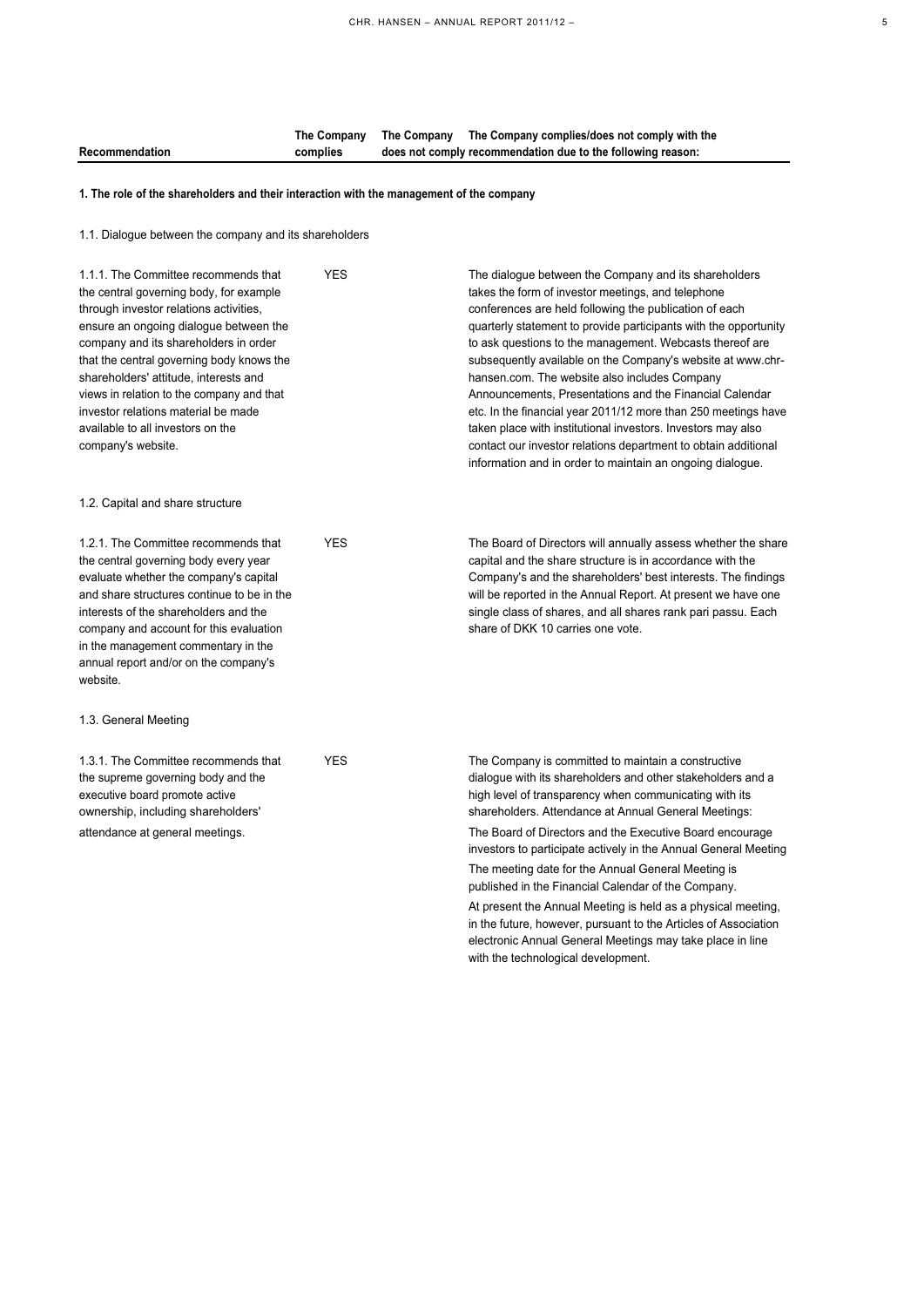| Recommendation                                                                                                                                                                                                                                                                                                                                                  | The company | The company<br>The company complies/does not comply with the                                                                                                                                                                                                                                                                                                                                                                                                                                                       |
|-----------------------------------------------------------------------------------------------------------------------------------------------------------------------------------------------------------------------------------------------------------------------------------------------------------------------------------------------------------------|-------------|--------------------------------------------------------------------------------------------------------------------------------------------------------------------------------------------------------------------------------------------------------------------------------------------------------------------------------------------------------------------------------------------------------------------------------------------------------------------------------------------------------------------|
|                                                                                                                                                                                                                                                                                                                                                                 | complies    | does not comply recommendation due to the following reason:                                                                                                                                                                                                                                                                                                                                                                                                                                                        |
| 1.3.2. The Committee recommends that<br>the central governing body resolve or<br>submit to the general meeting the<br>question whether the general meeting<br>shall be conducted by physical<br>attendance or as a partly or entirely<br>electronic general meeting.                                                                                            | <b>YES</b>  | The Board of Directors has resolved that the Annual General<br>Meeting for the financial year 2011/12 shall be conducted by<br>physical attendance and will be webcasted on www.chr-<br>hansen.com.                                                                                                                                                                                                                                                                                                                |
| 1.3.3 The Committee recommends that<br>proxies given to the supreme governing<br>body allow shareholders to consider each<br>individual item on the agenda.                                                                                                                                                                                                     | <b>YES</b>  | Pursuant to the Articles of Association shareholders may cast<br>their votes in writing to the Board of Directors prior to the<br>Annual Meeting (postal votes). Further voting rights may be<br>exercised by written and dated proxies in accordance with<br>applicable laws in force from time to time. Both postal votes<br>and proxy votes shall consider each individual item on the<br>agenda.<br>The forms to be used in connection with postal and proxy<br>voting are available on the Company's website. |
| 1.3.4 The Committee recommends that<br>all members of the supreme governing<br>body and the executive board be present<br>at the general meeting.                                                                                                                                                                                                               | <b>YES</b>  | All members of the Board of Directors and the Executive<br>Board are present at the Annual General Meeting.                                                                                                                                                                                                                                                                                                                                                                                                        |
| 1.4. Takeover bids                                                                                                                                                                                                                                                                                                                                              |             |                                                                                                                                                                                                                                                                                                                                                                                                                                                                                                                    |
| 1.4.1 The Committee recommends that<br>the central governing body, from the<br>moment it obtains knowledge that a<br>takeover bid will be submitted, do not,<br>without the acceptance of the general<br>meeting, attempt to counter the takeover<br>bid by making decisions which in reality<br>prevent the shareholders from deciding<br>on the takeover bid. | <b>YES</b>  | The Company confirms that in case it obtains knowledge that a<br>takeover bid will be submitted or is likely to be submitted it will<br>not make decisions or initiate defense measures without the<br>prior approval of the Annual General Meeting.                                                                                                                                                                                                                                                               |
| 1.4.2. The Committee recommends that<br>the central governing body give the<br>shareholders the opportunity to decide<br>whether or not they wish to dispose of<br>their shares in the company under the<br>terms offered.                                                                                                                                      | <b>YES</b>  | The Company confirms that the central governing body will<br>provide the shareholders the opportunity to decide whether or<br>not they wish to dispose of their shares in the Company under<br>the terms offered.                                                                                                                                                                                                                                                                                                  |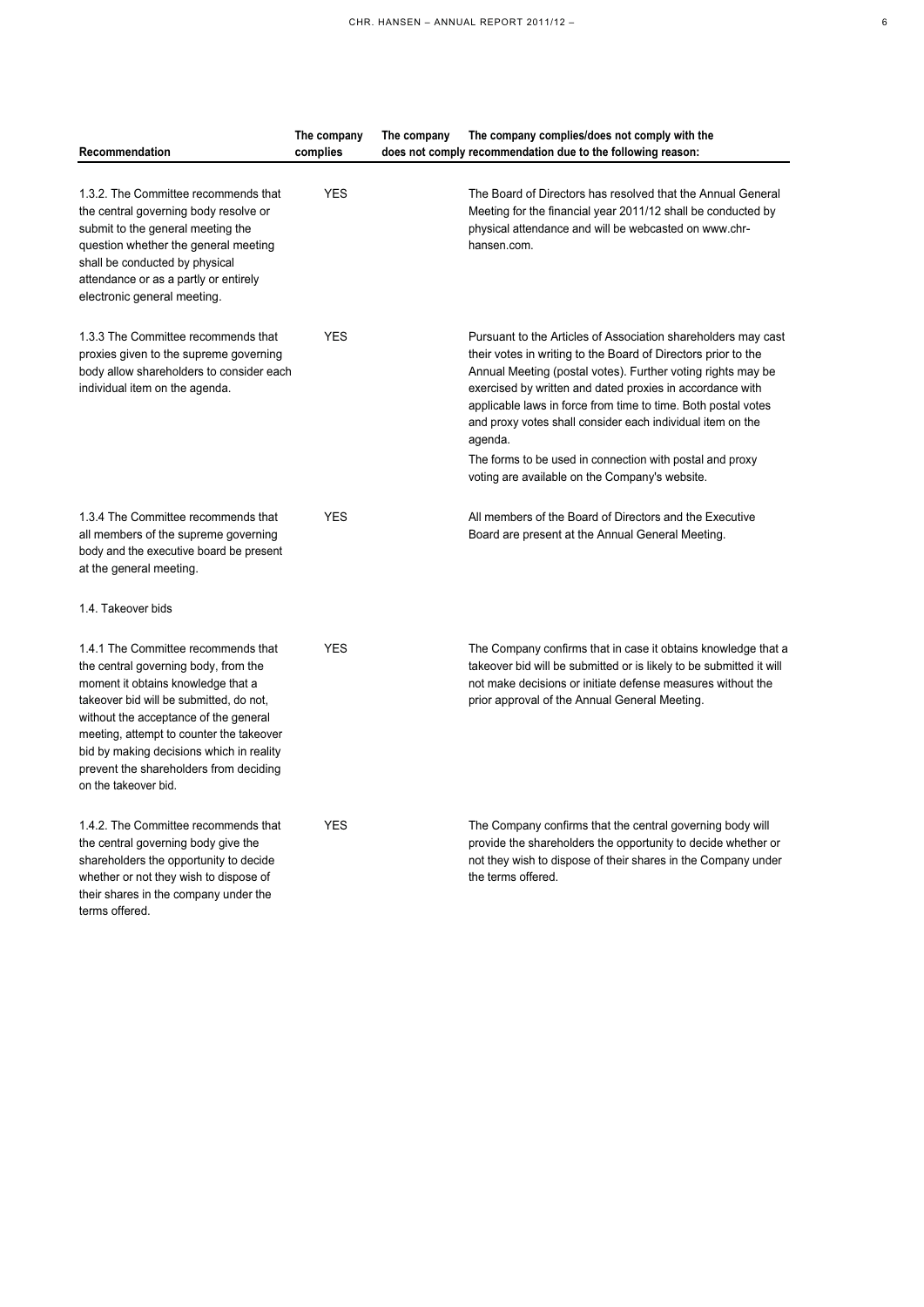|                |          | The Company The Company The Company complies/does not comply with the |
|----------------|----------|-----------------------------------------------------------------------|
| Recommendation | complies | does not comply recommendation due to the following reason:           |

## **2. The role of stakeholders and their importance to the company and the company's corporate social responsibility**

2.1. The Company's policy in relation to its stakeholders

| 2.1.1. The Committee recommends that<br>the central governing body identify the<br>company's key stakeholders and their<br>main interests in relation to the company.                                                                                                                                     | YES        | The Company is committed to maintain a constructive<br>dialogue with its shareholders and other stakeholders, and it<br>takes its Corporate Social Responsibility very seriously.<br>For years, environmental concerns, product safety and<br>employee relations have been high on the agenda with special<br>focus on our immediate stakeholders representing<br>shareholders, customers, employees, suppliers and<br>authorities. Within the framework of the United Nations<br>Guiding primciples on business and human rights the<br>Company aims to further develop assessments both of internal<br>operations and suppliers. A human rights policy is already<br>integrated in the Company's position on CSR.                             |
|-----------------------------------------------------------------------------------------------------------------------------------------------------------------------------------------------------------------------------------------------------------------------------------------------------------|------------|-------------------------------------------------------------------------------------------------------------------------------------------------------------------------------------------------------------------------------------------------------------------------------------------------------------------------------------------------------------------------------------------------------------------------------------------------------------------------------------------------------------------------------------------------------------------------------------------------------------------------------------------------------------------------------------------------------------------------------------------------|
| 2.1.2. The Committee recommends that<br>the central governing body adopt a policy<br>on the company's relationship with its<br>stakeholders, including the investors, and<br>ensure that the interests of the<br>stakeholders are respected in<br>accordance with the company's policy on<br>such issues. | <b>YES</b> | The Company has adopted a policy on Corporate Social<br>Responsibility as well as on Investor Relations, and the Board<br>of Directors ensures that stakeholders' interests and roles are<br>respected in accordance with these policies, e.g. by means of<br>the Company's annual reporting on CSR.                                                                                                                                                                                                                                                                                                                                                                                                                                            |
| 2.2. Corporate social responsibility                                                                                                                                                                                                                                                                      |            |                                                                                                                                                                                                                                                                                                                                                                                                                                                                                                                                                                                                                                                                                                                                                 |
| 2.2.1. The Committee recommends that<br>the central governing body adopt a policy<br>on corporate social responsibility.                                                                                                                                                                                  | <b>YES</b> | The Board of Directors has adopted the Company's policy on<br>Corporate Social Responsibility according to which the<br>Company's commitments are described.<br>Since 2003/04, Chr. Hansen has reported non-financial data<br>with primary focus on environment, health and safety. Within<br>the recent four years we have reported on CSR work and<br>performance (People and Planet). A four-year strategy for<br>CSR has been developed describing the vision and the key<br>objectives as well as concrete ambitions and goals relating to<br>environmental impact, product safety, employee relations,<br>sustainable sourcing and social involvement. Since<br>September 2009 the Company has been a member of the UN<br>Global Compact. |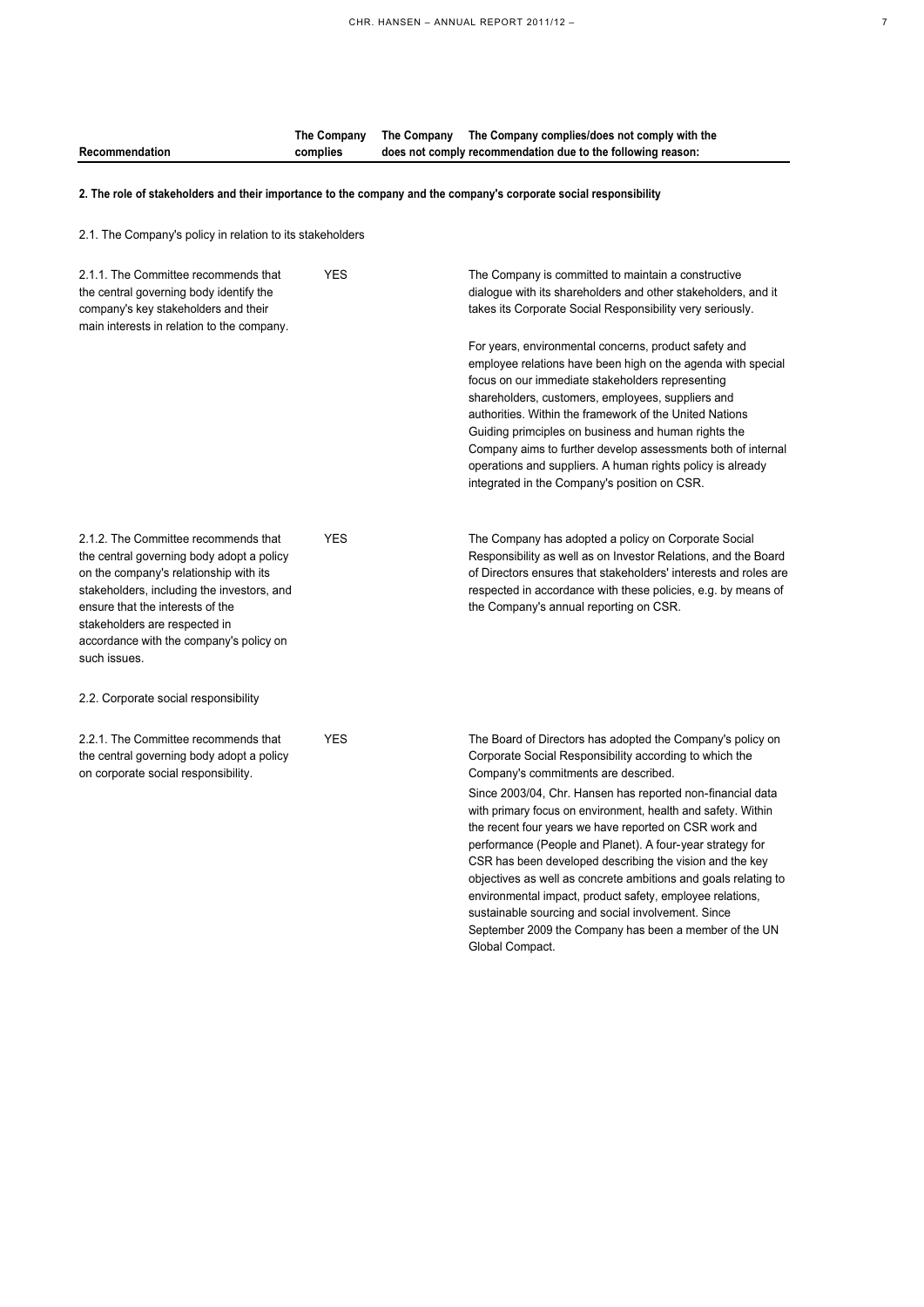| Recommendation                                                                                                                    | The company<br>complies | The company<br>The company complies/does not comply with the<br>does not comply recommendation due to the following reason:                                                                                                                                                                                                                                                                                                                                                                                                                                                                                                                                                                                                                                                                                                                                                                                                                        |
|-----------------------------------------------------------------------------------------------------------------------------------|-------------------------|----------------------------------------------------------------------------------------------------------------------------------------------------------------------------------------------------------------------------------------------------------------------------------------------------------------------------------------------------------------------------------------------------------------------------------------------------------------------------------------------------------------------------------------------------------------------------------------------------------------------------------------------------------------------------------------------------------------------------------------------------------------------------------------------------------------------------------------------------------------------------------------------------------------------------------------------------|
| 3. Openness and transparency                                                                                                      |                         |                                                                                                                                                                                                                                                                                                                                                                                                                                                                                                                                                                                                                                                                                                                                                                                                                                                                                                                                                    |
| 3.1. Disclosure of information to the market                                                                                      |                         |                                                                                                                                                                                                                                                                                                                                                                                                                                                                                                                                                                                                                                                                                                                                                                                                                                                                                                                                                    |
| 3.1.1. The Committee recommends that<br>the central governing body adopt a<br>communication strategy.                             | <b>YES</b>              | The Board of Directors has adopted the Company's<br>Communication policy as well as the Communication strategy.<br>According to this policy the Company complies with the<br>statutory regulations concerning the publication of material<br>information relevant to shareholders' and the financial<br>markets' evaluation of our activities, business objectives,<br>strategies and results. In addition to a communication and<br>investor relation strategy, our Board of Directors has<br>approved a set of internal rules aimed to ensure that the<br>disclosure of such information complies with the applicable<br>stock exchange regulations. All Company Announcements are<br>published via Nasdaq OMX's news distribution source<br>"GlobalNewsWire", sent to Nasdaq OMX, and can<br>subsequently be assessed from the company's website at<br>www.chr-hansen.com.<br>The Company publishes quarterly, half-year and annual<br>reports. |
| 3.1.2. The Committee recommends that<br>information from the company to the<br>market be published in both Danish and<br>English. | <b>YES</b>              | All Company announcements are published in Danish and in<br>English.                                                                                                                                                                                                                                                                                                                                                                                                                                                                                                                                                                                                                                                                                                                                                                                                                                                                               |
| 3.1.3. The Committee recommends that<br>the company publish quarterly reports.                                                    | <b>YES</b>              | The Company publishes interim quarterly reports. The reports<br>are available on the Company's website www.chr-hansen.com.                                                                                                                                                                                                                                                                                                                                                                                                                                                                                                                                                                                                                                                                                                                                                                                                                         |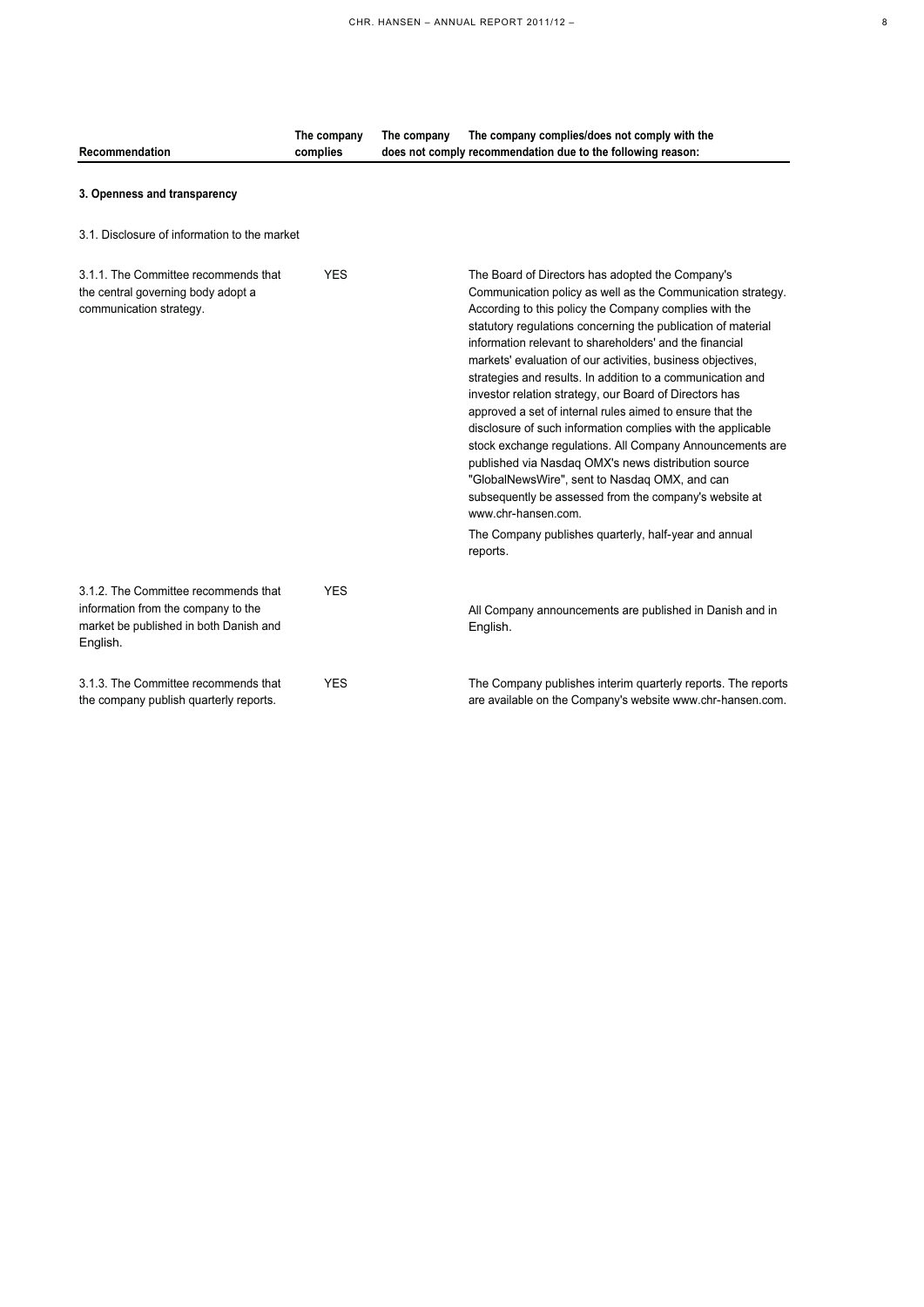| Recommendation                                                                                                                                                                                                                                                                                                                                                                                                                                                                 | The company<br>complies | The company | The company complies/does not comply with the<br>does not comply recommendation due to the following reason:                                                                                                                                                                                                                                                                                                                                                                                                                    |  |  |
|--------------------------------------------------------------------------------------------------------------------------------------------------------------------------------------------------------------------------------------------------------------------------------------------------------------------------------------------------------------------------------------------------------------------------------------------------------------------------------|-------------------------|-------------|---------------------------------------------------------------------------------------------------------------------------------------------------------------------------------------------------------------------------------------------------------------------------------------------------------------------------------------------------------------------------------------------------------------------------------------------------------------------------------------------------------------------------------|--|--|
| 4. The tasks and responsibilities of the supreme and the central governing bodies                                                                                                                                                                                                                                                                                                                                                                                              |                         |             |                                                                                                                                                                                                                                                                                                                                                                                                                                                                                                                                 |  |  |
| 4.1. Overall tasks and responsibilities                                                                                                                                                                                                                                                                                                                                                                                                                                        |                         |             |                                                                                                                                                                                                                                                                                                                                                                                                                                                                                                                                 |  |  |
| 4.1.1. The Committee recommends that<br>the central governing body determine the<br>company's overall strategy at least once<br>every year with a view to sustaining value<br>creation in the company.                                                                                                                                                                                                                                                                         | <b>YES</b>              |             | At least once a year, the Board of Directors lays down the<br>strategic objectives of the Company on the basis of proposals<br>submitted by the Executive Board and approves the Company's<br>general business policies and guidelines.                                                                                                                                                                                                                                                                                         |  |  |
| 4.1.2. The Committee recommends that<br>the supreme governing body at least<br>once every year discuss and ensure that<br>the necessary qualifications and financial<br>resources are in place in order for the<br>company to achieve its strategic goals.                                                                                                                                                                                                                     | <b>YES</b>              |             | At least once a year the Board of Directors discusses whether<br>the Company is in possession of or has access to the<br>competencies and financial resources necessary with a view<br>to ensuring that the Company can reach its strategic<br>objectives.                                                                                                                                                                                                                                                                      |  |  |
| 4.1.3. The Committee recommends that<br>the supreme governing body at least<br>once every year define its most important<br>tasks related to the financial and<br>managerial control of the company,<br>including how to supervise the work of the<br>executive board.                                                                                                                                                                                                         | <b>YES</b>              |             | The Board of Directors determines once a year its most<br>important tasks in relation to the financial and managerial<br>supervision including the way in which it intends to supervise<br>the work of the Executive Board.                                                                                                                                                                                                                                                                                                     |  |  |
| 4.1.4. The Committee recommends that<br>the supreme governing body annually<br>discuss the company's activities to<br>ensure diversity at management levels,<br>including equal opportunities for both<br>sexes, and that the supreme governing<br>body set measurable objective and in the<br>management commentary in the annual<br>report and/or on the company's website<br>give an account of both the objectives and<br>the progress made in achieving the<br>objective. | <b>YES</b>              |             | The Board of Directors has discussed the Company's<br>activities to ensure diversity at Management levels and has<br>this year set measurable objectives regarding diversity in the<br>Management teams in Chr. Hansen. Figures establishing the<br>actual level of diversity are presented in Chr. Hansen's annual<br>CSR report, available on http://annualreport1112.chr-<br>hansen.com                                                                                                                                      |  |  |
| 4.2. Procedures                                                                                                                                                                                                                                                                                                                                                                                                                                                                |                         |             |                                                                                                                                                                                                                                                                                                                                                                                                                                                                                                                                 |  |  |
| 4.2.1. The Committee recommends that<br>the supreme governing body review its<br>rules of procedure annually to ensure that<br>they are adequate and always match the<br>activities and needs of the company.                                                                                                                                                                                                                                                                  | <b>YES</b>              |             | The Rules of Procedure and any other relevant set of rules,<br>including the insider rules, are reviewed at least once a year<br>for the purpose of ensuring that the Rules of Procedure are<br>up-to-date and adjusted to the Company's activities.                                                                                                                                                                                                                                                                            |  |  |
| 4.2.2. The Committee recommends that<br>the supreme governing body annually<br>review and approve procedures for the<br>executive board, including establish<br>requirements for the executive board's<br>timely, accurate and adequate reporting<br>to the supreme governing body and for<br>any other communication between the two<br>governing bodies.                                                                                                                     | <b>YES</b>              |             | The Board of Directors has issued Rules of Procedure for the<br>Executive Board applicable to the overall duties, obligations<br>and liabilities of the Executive Board including specific<br>authorizations within which the Executive Board may transact<br>business. The Rules of Procedure and authorizations are<br>subject to annual evaluation, update and approval by the Board<br>of Directors. The Rules of Procedure for the Executive Board<br>are attached to the Rules of Procedure of the Board of<br>Directors. |  |  |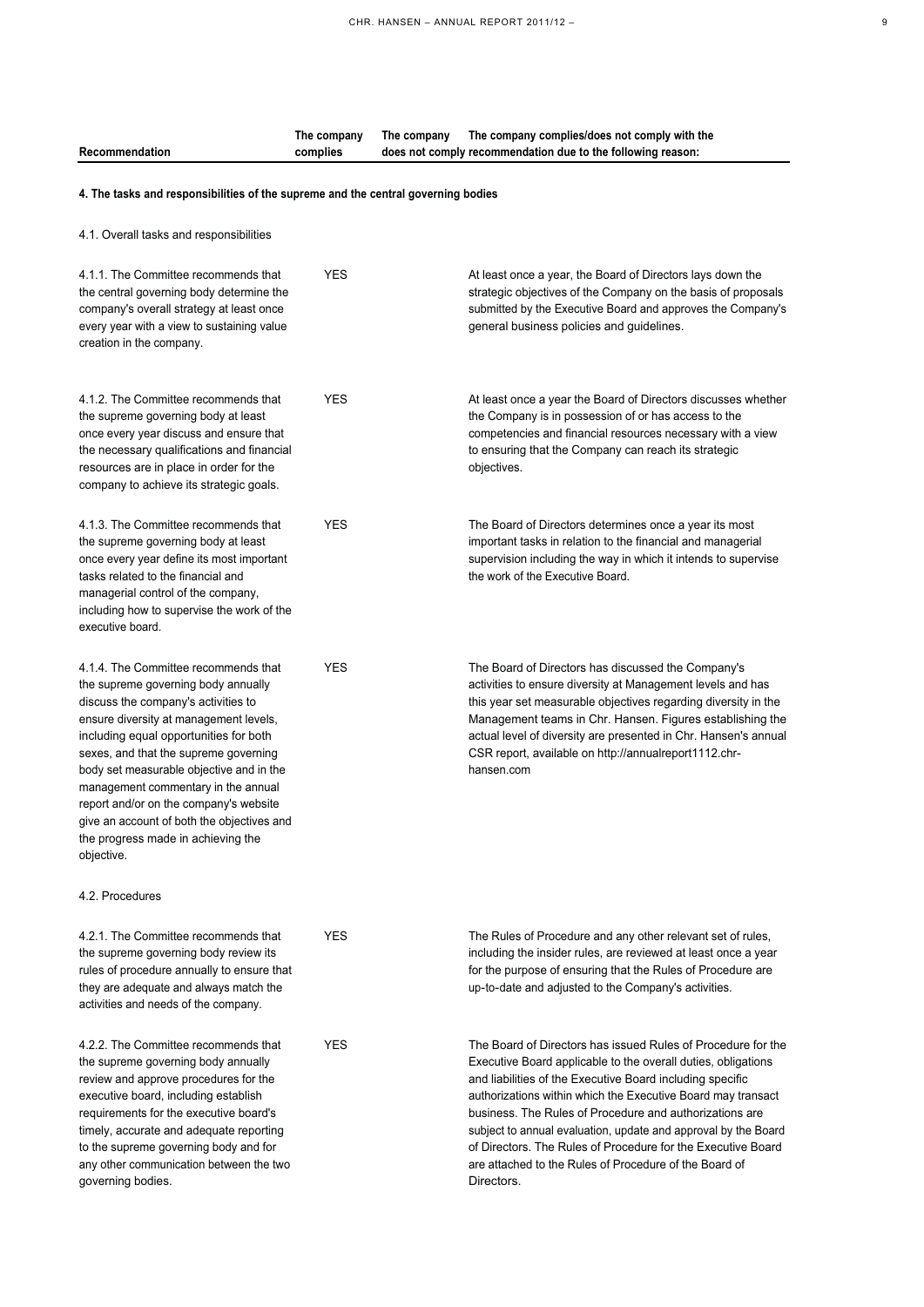| ۰,          |
|-------------|
| I<br>$\sim$ |

|                | The company | The company | The company complies/does not comply with the               |
|----------------|-------------|-------------|-------------------------------------------------------------|
| Recommendation | complies    |             | does not comply recommendation due to the following reason: |

4.3. The chairman and deputy chairman of the supreme governing body

| 4.3.1. The Committee recommends that a<br>deputy chairman of the supreme<br>governing body be appointed, who must<br>be able to act in the chairman's absence<br>and also act as an effective sounding<br>board for the chairman.                                                                                                                                                                                                                                                                                                                                                                                                                                                                                                                                                                            | <b>YES</b> | As soon as possible after the Annual General Meeting in any<br>year, a Board meeting is held for the purpose of electing a<br>Vice Chairman. The role of the Vice Chairman is in<br>accordance with the recommendations.                                                                                                                                                        |
|--------------------------------------------------------------------------------------------------------------------------------------------------------------------------------------------------------------------------------------------------------------------------------------------------------------------------------------------------------------------------------------------------------------------------------------------------------------------------------------------------------------------------------------------------------------------------------------------------------------------------------------------------------------------------------------------------------------------------------------------------------------------------------------------------------------|------------|---------------------------------------------------------------------------------------------------------------------------------------------------------------------------------------------------------------------------------------------------------------------------------------------------------------------------------------------------------------------------------|
| 4.3.2. The Committee recommends the<br>preparation of a scope of work and task<br>list specifying the tasks, duties and<br>responsibilities of the chairman and<br>deputy chairman.                                                                                                                                                                                                                                                                                                                                                                                                                                                                                                                                                                                                                          | <b>YES</b> | The Chairmanship has prepared a description of the tasks,<br>obligations and responsibilities of the Chairman and the Vice<br>Chairman, which has been approved by the Board of<br>Directors.                                                                                                                                                                                   |
| 4.3.3. The Committee recommends that<br>the chairman of the supreme governing<br>body organize, convene and chair<br>meetings to ensure efficiency in the<br>body's work and to create the best<br>possible working conditions for the<br>members, individually and collectively.                                                                                                                                                                                                                                                                                                                                                                                                                                                                                                                            | <b>YES</b> | The Chairman of the Board of Directors organizes, convenes<br>and chairs the Board meetings in order to ensure efficiency in<br>the work of the Board of Directors and to create the best<br>possible working conditions for the members, individually and<br>collectively.                                                                                                     |
| 4.3.4. The Committee recommends that,<br>if the board of directors in exceptional<br>cases asks its chairman to perform<br>special tasks for the company, including<br>briefly participate in the day-to-day<br>management, a board resolution to that<br>effect should be passed and precautions<br>taken to ensure that the board of directors<br>will maintain responsibility for the overall<br>management and control function. A<br>reasonable distribution of duties must be<br>ensured between the chairman, the<br>deputy chairman, the other members of<br>the board of directors and the executive<br>board. Information about agreements on<br>the chairman's participation in the day-to-<br>day management and the expected<br>duration hereof must be disclosed in a<br>company announcement. | <b>YES</b> | The Chairman of the Board of Directors does not assume<br>special tasks for the Company or participate in the day-to-day<br>management, unless and as an exception there is a special<br>need therefore in which case such assignment or managerial<br>involvement shall be subject to prior approval of the Board of<br>Directors and be confined to a limited period of time. |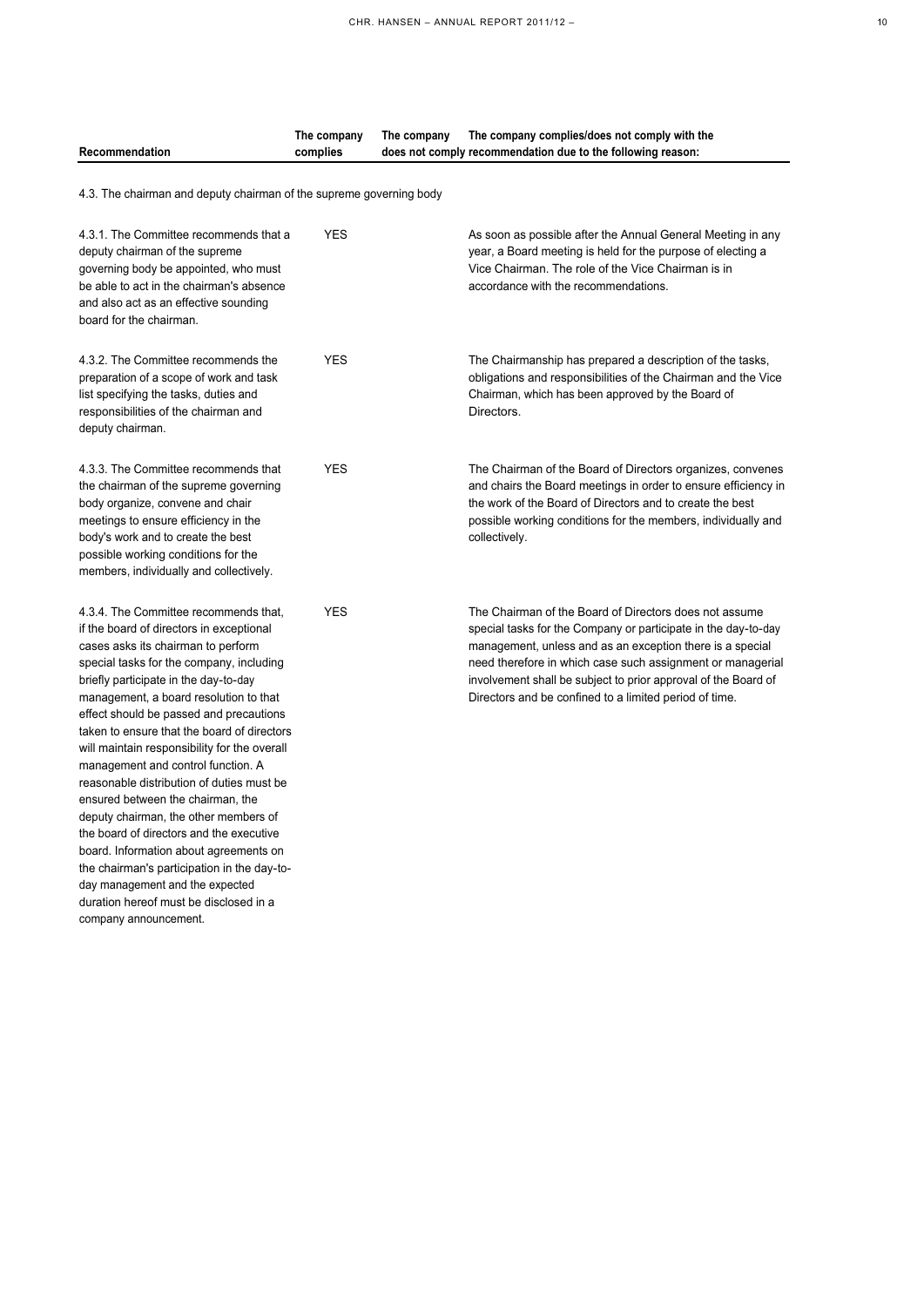|                | The company | The company | The company complies/does not comply with the               |
|----------------|-------------|-------------|-------------------------------------------------------------|
| Recommendation | complies    |             | does not comply recommendation due to the following reason: |

## **5. Composition and organization of the supreme governing body**

5.1. Composition

possessed by the individual members.

| 5.1.1. The Committee recommends that<br>the supreme governing body annually<br>specify the skills it must have to best<br>perform its tasks and that the<br>specification be posted on the website.<br>Proposals for the<br>nomination/replacement of members of<br>the supreme governing body to be<br>submitted to the general meeting should<br>be prepared in the light hereof.                                                                                                                                                                                 | <b>YES</b> | The Board of Directors of Chr. Hansen Holding A/S, with<br>input from the Nomination Committee, is responsible for<br>annually determining the appropriate qualifications,<br>experience and competencies required of Board candidates in<br>order for the Board of Directors to best perform its tasks,<br>taking into account the Company's needs and current<br>composition of the Board of Directors. Nomination of<br>candidates to be submitted to the Annual General Meeting are<br>prepared in light hereof. The Board of Directors has adopted<br>a specification of competencies to be applied when nominating<br>candidates. The specification is available on the Company's<br>website www.chr-hansen.com. |
|---------------------------------------------------------------------------------------------------------------------------------------------------------------------------------------------------------------------------------------------------------------------------------------------------------------------------------------------------------------------------------------------------------------------------------------------------------------------------------------------------------------------------------------------------------------------|------------|------------------------------------------------------------------------------------------------------------------------------------------------------------------------------------------------------------------------------------------------------------------------------------------------------------------------------------------------------------------------------------------------------------------------------------------------------------------------------------------------------------------------------------------------------------------------------------------------------------------------------------------------------------------------------------------------------------------------|
| 5.1.2. The Committee recommends that<br>the supreme governing body ensure a<br>formal, thorough and transparent<br>process for selection and nomination of<br>candidates to the supreme governing<br>body. When assessing its composition<br>and nominating new candidates, the<br>supreme governing body must take into<br>consideration the need for integration of<br>new talent and the need for diversity in<br>relation to international experience,<br>gender and age, etc.                                                                                  | <b>YES</b> | Nomination of candidates to be submitted to the Annual<br>General Meeting is prepared in light of the competencies<br>specified. Each nomination will always be accompanied by<br>detailed explanations and background information concerning<br>the persons in question. In 2012 the Company has set<br>objectives regarding diversity in the management teams in<br>Chr. Hansen, This also includes the Board of Directors.                                                                                                                                                                                                                                                                                          |
| 5.1.3. The Committee recommends that a<br>description of the nominated candidates'<br>qualifications, including information<br>about other executive functions, e.g.<br>memberships of executive boards, boards<br>of directors and supervisory boards,<br>including board committees, held by the<br>candidates in both Danish and foreign<br>companies as well as information on<br>demanding organizational tasks should<br>accompany the notice convening the<br>general meeting when election of<br>members to the supreme governing body<br>is on the agenda. | <b>YES</b> | The Company ensures that a description of the nominated<br>candidates' qualifications, including information about other<br>Board functions, is sent out with any notice convening the<br>Annual General Meeting when election of members to the<br>Board is on the agenda. Members are elected for one year at<br>a time.                                                                                                                                                                                                                                                                                                                                                                                             |
| 5.1.4. The Committee recommends that<br>every year, the annual report contain an<br>account of the composition of the<br>supreme governing body, including its<br>diversity, and of any special skills                                                                                                                                                                                                                                                                                                                                                              | <b>YES</b> | A description of the composition of the Board of Directors,<br>including diversity and special skills necessary is included in<br>the Annual Report.                                                                                                                                                                                                                                                                                                                                                                                                                                                                                                                                                                   |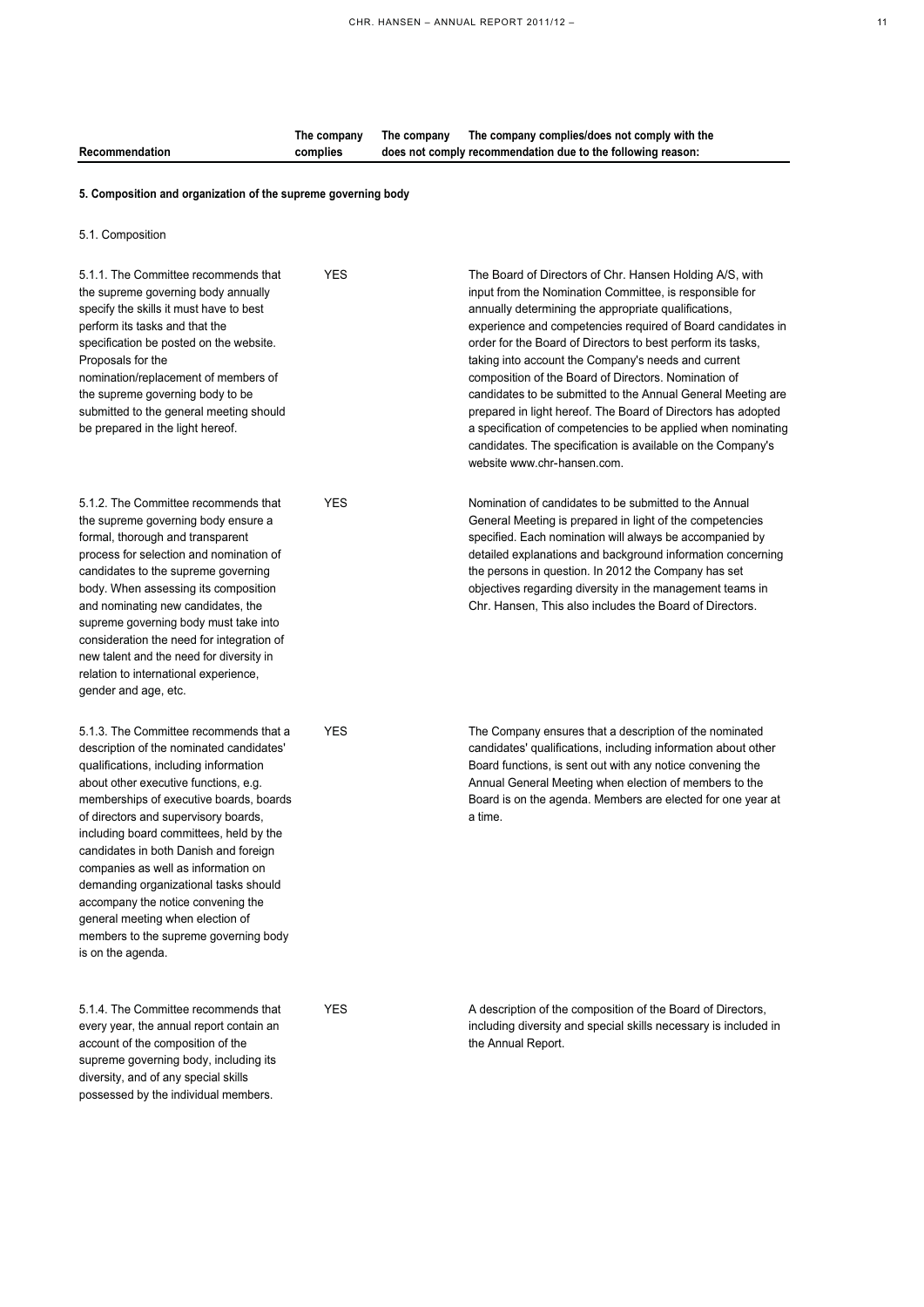| c |
|---|
|   |
|   |

| Recommendation                                                                                                                                                                                                                   | The company<br>complies | The company complies/does not comply with the<br>The company<br>does not comply recommendation due to the following reason:                                                                                                                                                                                                                                                                                                                                                                                                                        |
|----------------------------------------------------------------------------------------------------------------------------------------------------------------------------------------------------------------------------------|-------------------------|----------------------------------------------------------------------------------------------------------------------------------------------------------------------------------------------------------------------------------------------------------------------------------------------------------------------------------------------------------------------------------------------------------------------------------------------------------------------------------------------------------------------------------------------------|
|                                                                                                                                                                                                                                  |                         |                                                                                                                                                                                                                                                                                                                                                                                                                                                                                                                                                    |
| 5.2. Training of members of the supreme governing body                                                                                                                                                                           |                         |                                                                                                                                                                                                                                                                                                                                                                                                                                                                                                                                                    |
| 5.2.1. The Committee recommends that<br>new members joining the supreme<br>governing body be given an introduction<br>to the company.                                                                                            | <b>YES</b>              | Pursuant to the Rules of Procedure for the Board of Directors<br>an introduction to the Company for new Board members takes<br>place immediately after election where it is also considered<br>with the Chairman on any further training requirements. The<br>Board's overall skills are further assessed in connection with<br>the annual evaluation of the collaboration, cf. recommendation<br>5.11.1.                                                                                                                                          |
| 5.2.2. The Committee recommends that<br>the supreme governing body annually<br>assess whether the skills and expertise of<br>its members need to be updated.                                                                     | <b>YES</b>              | The Board's overall need for updating its skills is assessed in<br>connection with its annual evaluation of the collaboration, cf.<br>recommendation 5.11.1.                                                                                                                                                                                                                                                                                                                                                                                       |
| 5.3. Number of members of the supreme governing body                                                                                                                                                                             |                         |                                                                                                                                                                                                                                                                                                                                                                                                                                                                                                                                                    |
| 5.3.1. The Committee recommends that<br>the supreme governing body have only so<br>many members as to allow a constructive<br>debate and an effective decision-making<br>process enabling all members to play an<br>active role. | <b>YES</b>              | Pursuant to the Articles of Association the Annual General<br>Meeting shall elect at least three and no more than six<br>members to the Board of Directors, including a Chairman.<br>The Board of Directors currently consists of six members<br>elected by the shareholders and three members elected by the<br>employees. The outcome of the Board's annual evaluation of<br>the collaboration further indicates that the debate is<br>constructive and effective and the decision-making process<br>enables the members to play an active role. |
| 5.3.2. The Committee recommends that<br>in connection with the preparation for<br>each year's general meeting, the<br>supreme governing body consider<br>whether the number of members is<br>appropriate in relation to the      | <b>YES</b>              | The current number is considered to be adequate, however, in<br>connection with the preparation of the Annual General<br>Meeting the Board considers whether the number is<br>appropriate in relation to the requirements of the Company.                                                                                                                                                                                                                                                                                                          |

requirements of the company.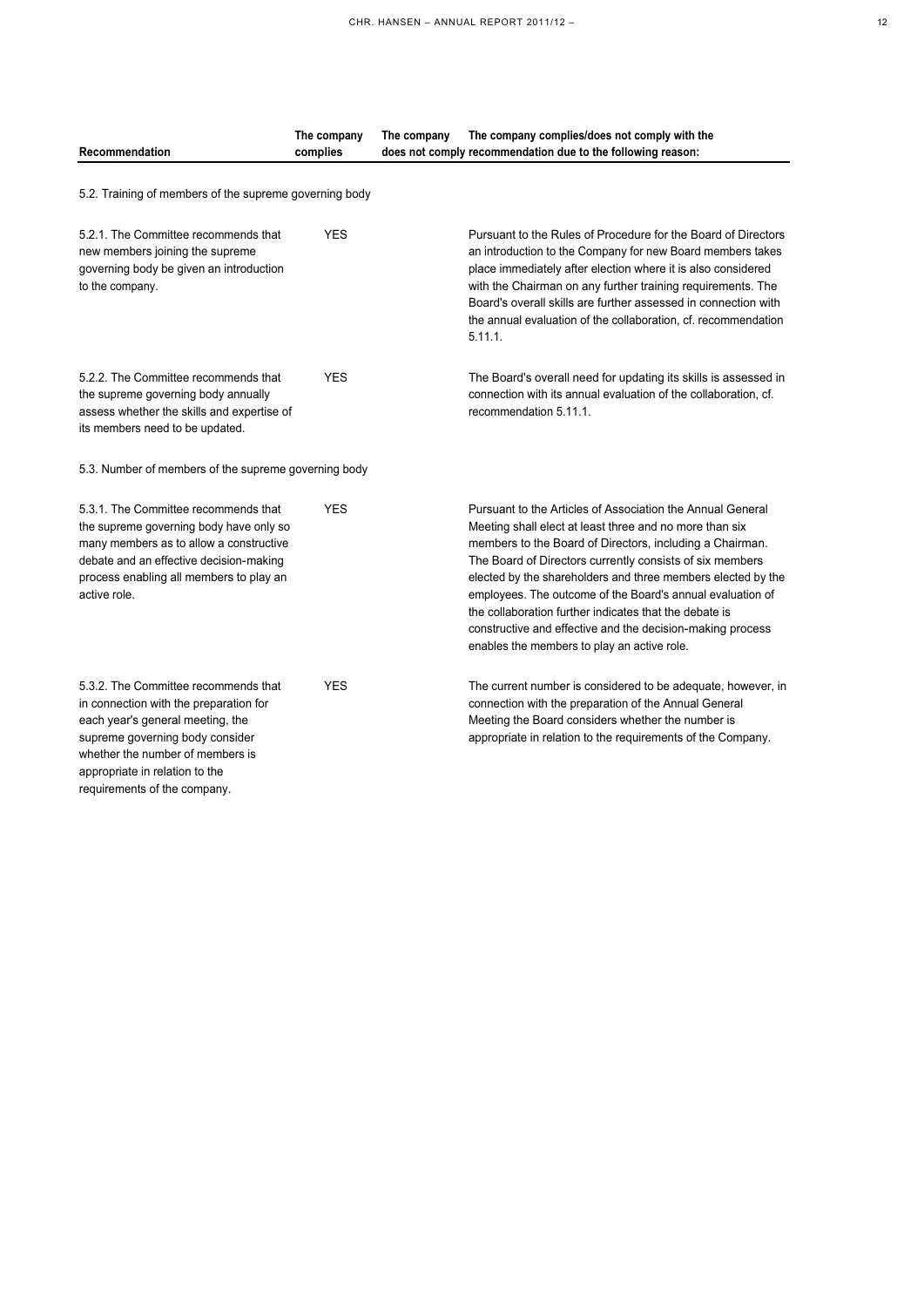| Recommendation                                                                                                                                                                                                                                                           | The company<br>complies | The company<br>The company complies/does not comply with the<br>does not comply recommendation due to the following reason:                                                                                                                                                                                                                                                                                                                                                                                                                                                                                                                                                                                                                                                                                                                                                                                                                                                                                                                                                                                                                                                                                                                                                                                                                                                  |  |
|--------------------------------------------------------------------------------------------------------------------------------------------------------------------------------------------------------------------------------------------------------------------------|-------------------------|------------------------------------------------------------------------------------------------------------------------------------------------------------------------------------------------------------------------------------------------------------------------------------------------------------------------------------------------------------------------------------------------------------------------------------------------------------------------------------------------------------------------------------------------------------------------------------------------------------------------------------------------------------------------------------------------------------------------------------------------------------------------------------------------------------------------------------------------------------------------------------------------------------------------------------------------------------------------------------------------------------------------------------------------------------------------------------------------------------------------------------------------------------------------------------------------------------------------------------------------------------------------------------------------------------------------------------------------------------------------------|--|
| 5.4. The independence of the supreme governing body                                                                                                                                                                                                                      |                         |                                                                                                                                                                                                                                                                                                                                                                                                                                                                                                                                                                                                                                                                                                                                                                                                                                                                                                                                                                                                                                                                                                                                                                                                                                                                                                                                                                              |  |
| 5.4.1. In order for the members of the<br>supreme governing body to act<br>independently of special interests, the<br>Committee recommends that at least half<br>of the members elected by the general<br>meeting be independent persons.                                | <b>YES</b>              | Our Board of Directors currently consists of six members<br>elected by the shareholders and three members elected by the<br>employees. Of the six members elected by the shareholders,<br>four are considered independent. All independent members<br>comply with the requirements in this section. The independent<br>Board member may not: be, or have been within the last five<br>years, a member of the Executive Board/managerial staff of the<br>Company or an associated company, have receivedsignificant<br>additional remuneration from the Company/Group or an<br>associated company apart from a fee for its services in the<br>capacity as a member of the supreme governing body,<br>represent the interests of a controlling shareholder, within the<br>last year, have had a material business relationship (e.g.<br>personally or indirectly as a partner or an employee,<br>shareholder, customer, supplier or member of a governing<br>body of companies with similar relations) with the Company or<br>an associated company, be, or have been within the last three<br>years, an employee or partner of the external audit firm, hold<br>cross-memberships of governing bodies, have been a<br>member of the supreme governing body for more than 12<br>years, or have close family ties with persons that are not<br>regarded as independent persons. |  |
| 5.4.2. The Committee recommends that<br>at least once every year, the supreme<br>governing body list the names of the<br>members who are regarded as<br>independent persons and also disclose<br>whether new candidates for the supreme<br>governing body are considered | <b>YES</b>              | The Annual Report of the Company lists the names of the<br>members who are regarded as independent persons, and in<br>connection with election of new candidates to the Board of<br>Directors information is provided as to whether each<br>candidate is considered independent.                                                                                                                                                                                                                                                                                                                                                                                                                                                                                                                                                                                                                                                                                                                                                                                                                                                                                                                                                                                                                                                                                             |  |

independent persons.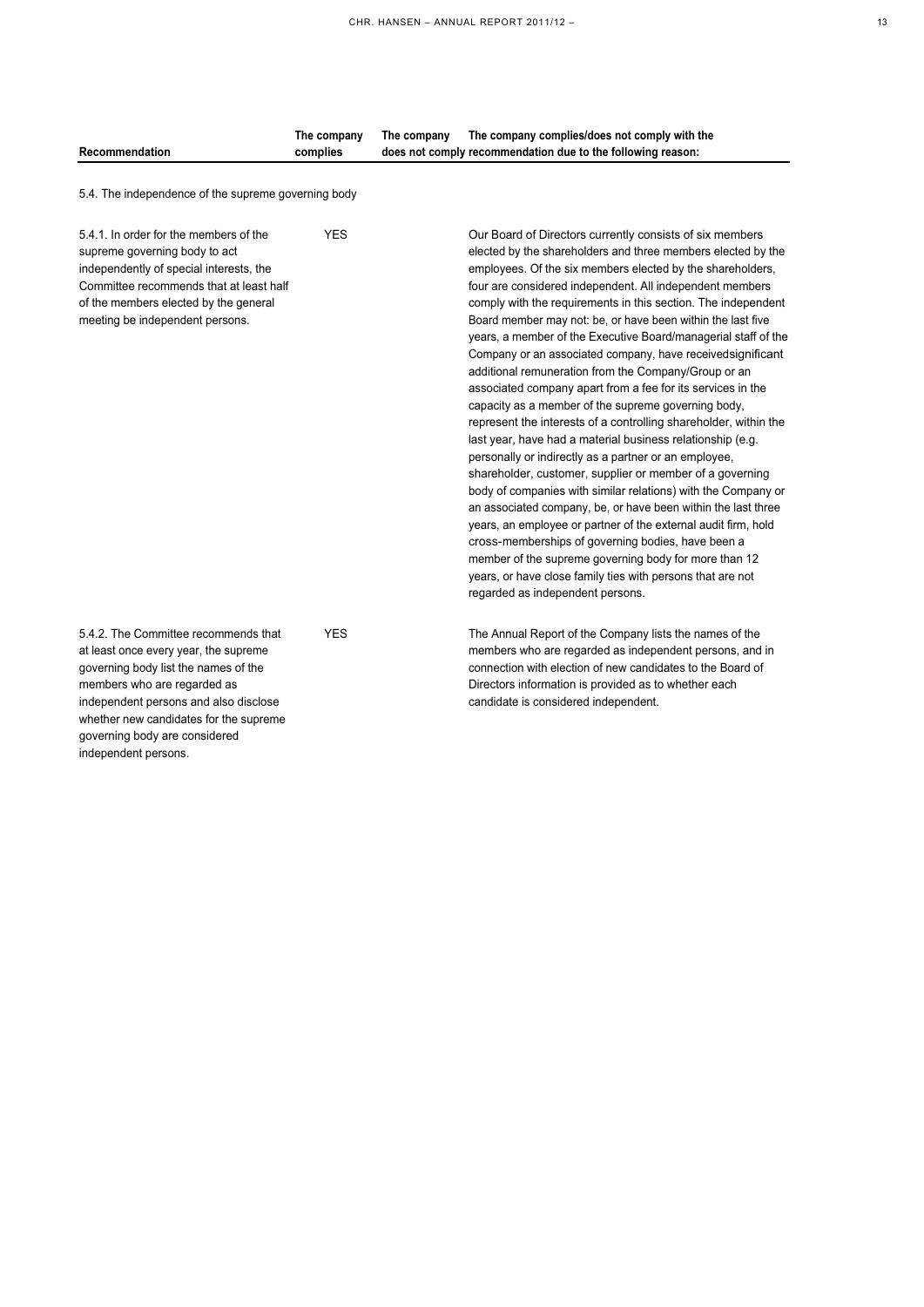|                                                                                                                                                         | The company | The company | The company complies/does not comply with the                                                                                                                                            |
|---------------------------------------------------------------------------------------------------------------------------------------------------------|-------------|-------------|------------------------------------------------------------------------------------------------------------------------------------------------------------------------------------------|
| Recommendation                                                                                                                                          | complies    |             | does not comply recommendation due to the following reason:                                                                                                                              |
|                                                                                                                                                         |             |             |                                                                                                                                                                                          |
| 5.5. Members of the supreme governing body elected by the employees                                                                                     |             |             |                                                                                                                                                                                          |
| 5.5.1. The Committee recommends that<br>the individual company explain, in the<br>company's annual report or on its                                     | <b>YES</b>  |             | The Company webpage includes a short description of the<br>Danish system of employee-elected Board members<br>http://investor.chr-hansen.com/documents.cfm.                              |
| website, the system of employee-elected<br>board members and the company's use<br>hereof in companies where the                                         |             |             |                                                                                                                                                                                          |
| employees have chosen to apply the<br>provisions of the Companies Act on<br>employee representation.                                                    |             |             |                                                                                                                                                                                          |
| 5.6. Meeting frequency                                                                                                                                  |             |             |                                                                                                                                                                                          |
| 5.6.1. The Committee recommends that<br>the supreme governing body meet at<br>regular intervals according to a                                          | <b>YES</b>  |             | The Board of Directors has decided on a rolling two-year<br>meeting calendar. The number of meetings held is described<br>in this annual corporate governance statement which is part of |
| predetermined meeting and work<br>schedule or when meetings are deemed<br>necessary or appropriate as required by<br>the company and that the number of |             |             | the 2011/12 Annual Report.                                                                                                                                                               |
| meetings held be disclosed in the annual<br>report.                                                                                                     |             |             |                                                                                                                                                                                          |
| 5.7. Expected time commitment and the number of other executive functions                                                                               |             |             |                                                                                                                                                                                          |
| 5.7.1. The Committee recommends that<br>each member of the supreme governing                                                                            | <b>YES</b>  |             | The Company has signed a Board Member Agreement with<br>each individual Board member according to which the member                                                                       |
| body assess the expected time<br>commitment for each function in order                                                                                  |             |             | commits not to take on more functions than he/she can<br>manage in a satisfactory way for the Company.                                                                                   |
| that the member does not take on more<br>functions than he/she can manage in a<br>satisfactory way for the company.                                     |             |             |                                                                                                                                                                                          |
| 5.7.2. The Committee recommends that                                                                                                                    | YES         |             | The Company's Annual Report contains information on the                                                                                                                                  |
| the annual report contain the following                                                                                                                 |             |             | Board member's occupation, the member's other executive                                                                                                                                  |
| information about the members of the                                                                                                                    |             |             | functions, e.g. memberships of Executive Boards, Boards of                                                                                                                               |
| supreme governing body:                                                                                                                                 |             |             | Directors and Supervisory Boards, including Board                                                                                                                                        |
| - the member's occupation,                                                                                                                              |             |             | Committees, in Danish and foreign companies as well as                                                                                                                                   |
| - the member's other executive functions,                                                                                                               |             |             | demanding organizational tasks, and the number of shares,                                                                                                                                |
| e.g. memberships of executive boards,                                                                                                                   |             |             | options, warrants, etc. that the member holds in the Company                                                                                                                             |
| boards of directors and supervisory<br>boards, including board committees, in                                                                           |             |             | and its consolidated companies and any changes in such<br>holdings during the financial year.                                                                                            |
| Danish and foreign companies as well as                                                                                                                 |             |             |                                                                                                                                                                                          |
| demanding organizational tasks, and                                                                                                                     |             |             |                                                                                                                                                                                          |
| - the number of shares, options,                                                                                                                        |             |             |                                                                                                                                                                                          |
| warrants, etc. that the member holds in                                                                                                                 |             |             |                                                                                                                                                                                          |
| the company and its consolidated                                                                                                                        |             |             |                                                                                                                                                                                          |
| companies and any changes in such                                                                                                                       |             |             |                                                                                                                                                                                          |
| holdings during the financial year.                                                                                                                     |             |             |                                                                                                                                                                                          |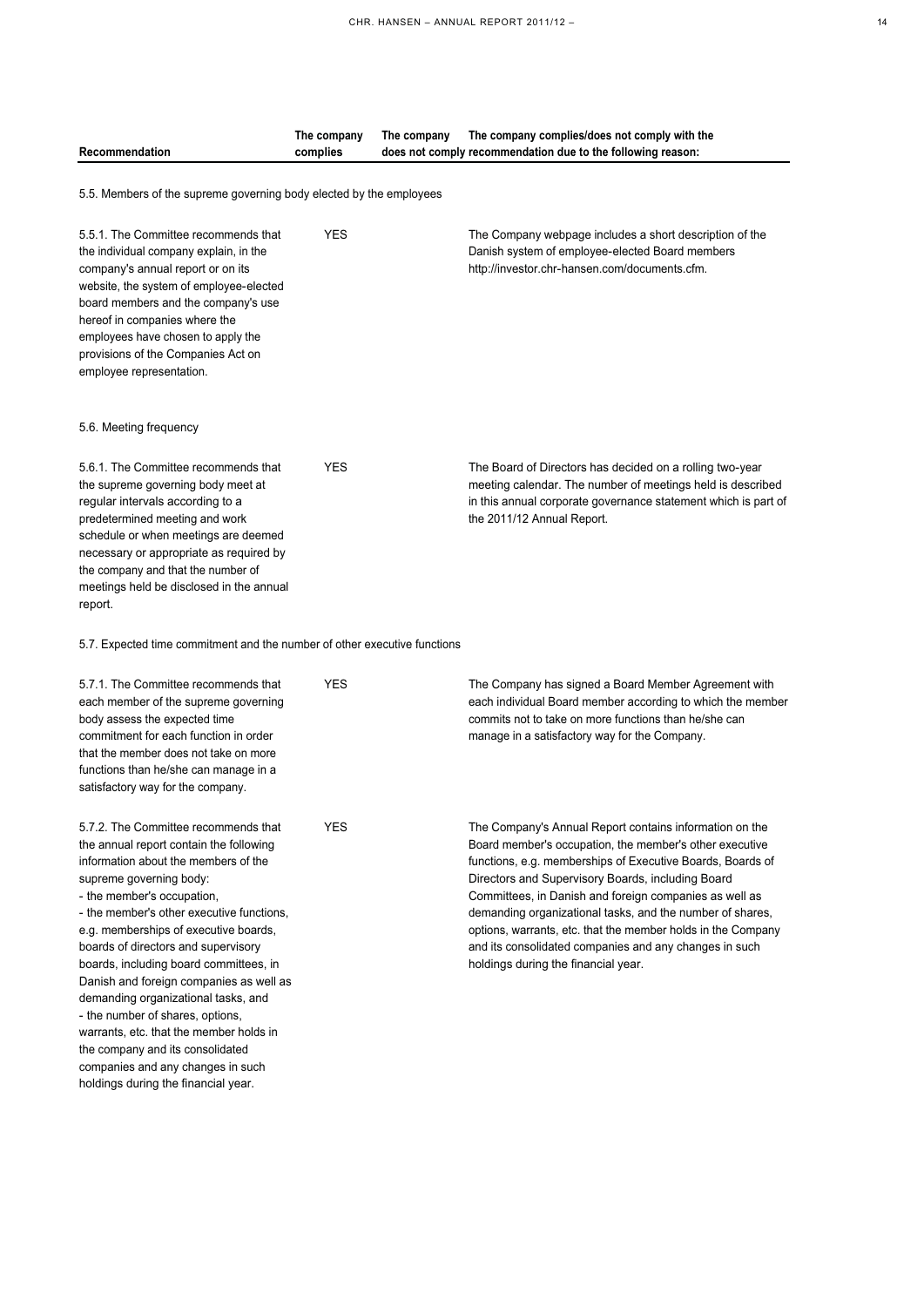| Recommendation                                                                                                                                                                                                                                                                                                                                                                                                                                                                                                                                                                            | The company<br>complies | The company complies/does not comply with the<br>The company<br>does not comply recommendation due to the following reason:                                                                                                                                                                                                                   |
|-------------------------------------------------------------------------------------------------------------------------------------------------------------------------------------------------------------------------------------------------------------------------------------------------------------------------------------------------------------------------------------------------------------------------------------------------------------------------------------------------------------------------------------------------------------------------------------------|-------------------------|-----------------------------------------------------------------------------------------------------------------------------------------------------------------------------------------------------------------------------------------------------------------------------------------------------------------------------------------------|
| 5.8. Retirement age                                                                                                                                                                                                                                                                                                                                                                                                                                                                                                                                                                       |                         |                                                                                                                                                                                                                                                                                                                                               |
| 5.8.1. The Committee recommends that<br>the company's articles of association fix a<br>retirement age for members of the<br>supreme governing body and that the<br>annual report contain information on such<br>retirement age as well as the age of each<br>member of the board of directors.                                                                                                                                                                                                                                                                                            | <b>YES</b>              | Pursuant to the Articles of Association members of the Board<br>of Directors elected by the Annual General Meeting must<br>retire from office at each Annual General Meeting, but will be<br>eligible for reelection. Only persons who are 70 years of age<br>or younger at the time of election can be elected to the Board<br>of Directors. |
| 5.9. Election period                                                                                                                                                                                                                                                                                                                                                                                                                                                                                                                                                                      |                         |                                                                                                                                                                                                                                                                                                                                               |
| 5.9.1. The Committee recommends that<br>members of the supreme governing body<br>elected by the general meeting be up for<br>re-election every year at the annual<br>general meeting.                                                                                                                                                                                                                                                                                                                                                                                                     | <b>YES</b>              | Pursuant to the Articles of Association members of the Board<br>of Directors elected by the Annual General Meeting must<br>retire from office at each Annual General Meeting, but will be<br>eligible for re-election.                                                                                                                        |
| 5.9.2. The Committee recommends that<br>the annual report state when the<br>individual member of the supreme<br>governing body joined the body, whether<br>the member was re-elected and when the<br>current election period expires.                                                                                                                                                                                                                                                                                                                                                     | <b>YES</b>              | The Annual Report describes when individual Board members<br>joined the Board of Directors and any re-elections to the<br>Board of Directors.                                                                                                                                                                                                 |
| 5.10. Board committees                                                                                                                                                                                                                                                                                                                                                                                                                                                                                                                                                                    |                         |                                                                                                                                                                                                                                                                                                                                               |
| 5.10.1. The Committee recommends that<br>the company publish the following<br>information in the management<br>commentary in its annual report or on the<br>company's website:<br>- the terms of reference for the board<br>committees,<br>- important activities of the committees<br>during the year and the number of<br>meetings held by each committee, and<br>- the names of the members of each<br>committee, including the chairmen of the<br>committees, as well as information on<br>which members are independent<br>members and which members have<br>special qualifications. | <b>YES</b>              | The Board of Directors has established three committees, i.e.<br>an Audit Committee, a Nomination Committee and a<br>Remuneration Committee.<br>Charters for each committee are briefly described in this<br>annual corporate governance statement which is part of the<br>2011/12 Annual Report.                                             |
| 5.10.2. The Committee recommends that<br>a majority of the members of a board<br>committee be independent members.                                                                                                                                                                                                                                                                                                                                                                                                                                                                        | <b>YES</b>              | The majority of the members in each committee are<br>independent.                                                                                                                                                                                                                                                                             |
| 5.10.3. The Committee recommends that<br>the supreme governing body establish an<br>actual audit committee.                                                                                                                                                                                                                                                                                                                                                                                                                                                                               | <b>YES</b>              | The Board of Directors has established an Audit Committee.<br>The Charter is briefly described in this annual corporate<br>governance statement which is part of the 2011/12 Annual<br>Report.                                                                                                                                                |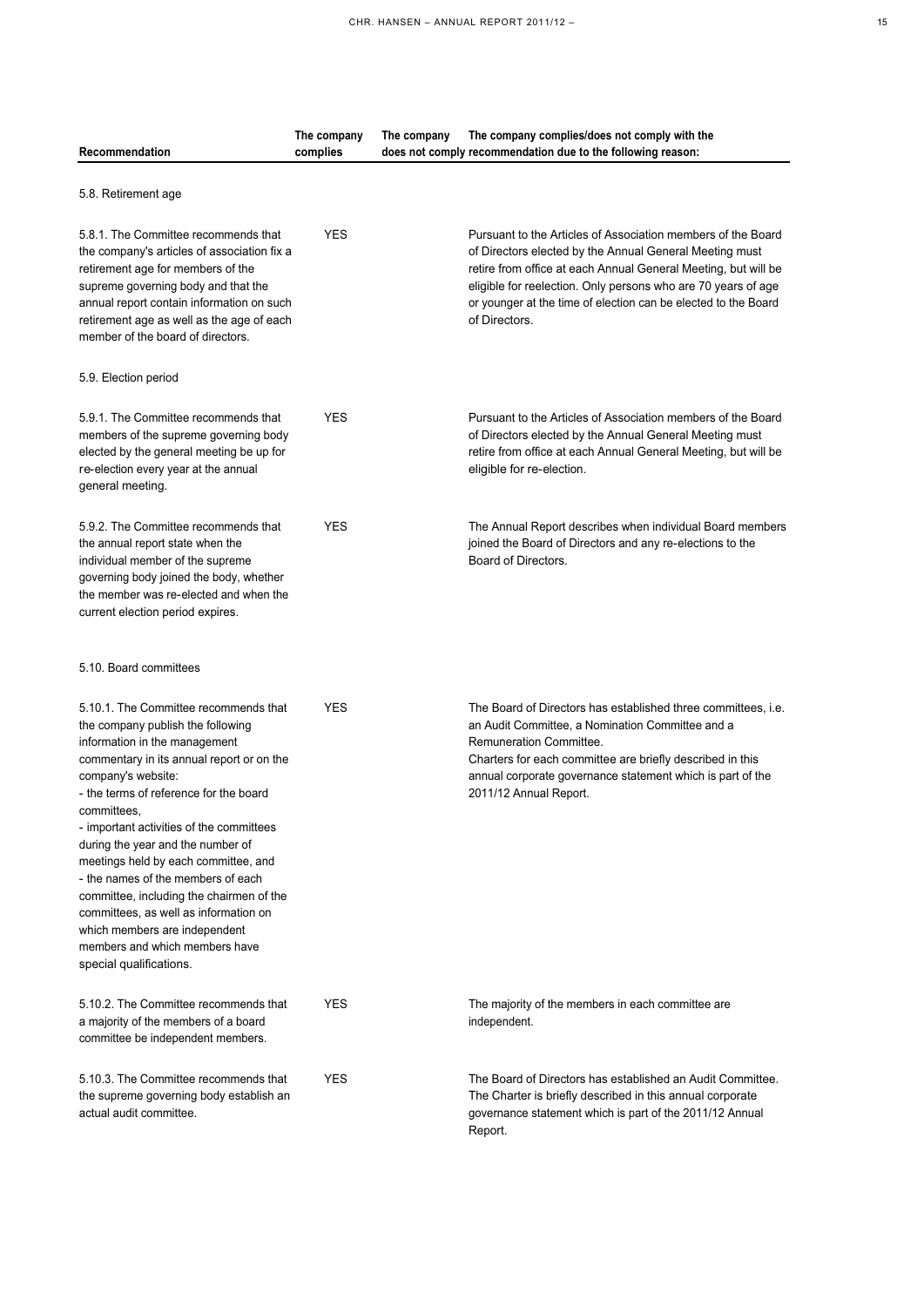| I |
|---|
|   |

|                                                                                                                                                                                                                                                                                                                                                                                                  | The company | The company | The company complies/does not comply with the                                                                                                                                                                                                                                                                                                                                                                                                                                              |
|--------------------------------------------------------------------------------------------------------------------------------------------------------------------------------------------------------------------------------------------------------------------------------------------------------------------------------------------------------------------------------------------------|-------------|-------------|--------------------------------------------------------------------------------------------------------------------------------------------------------------------------------------------------------------------------------------------------------------------------------------------------------------------------------------------------------------------------------------------------------------------------------------------------------------------------------------------|
| Recommendation                                                                                                                                                                                                                                                                                                                                                                                   | complies    |             | does not comply recommendation due to the following reason:                                                                                                                                                                                                                                                                                                                                                                                                                                |
| 5.10.4. The Committee recommends that<br>the following be taken into account in<br>composing the audit committee:                                                                                                                                                                                                                                                                                | <b>YES</b>  |             | The Committee consists of Henrik Poulsen as Chairman and<br>independent member, Ole Andersen (Chairman of the Board<br>of Directors) and independent member and Gaëlle<br>d'Engremont (Board member). All Committee members have<br>the required competencies.                                                                                                                                                                                                                             |
| - the chairman of the supreme governing<br>body should not be chairman of the audit<br>committee, and<br>- between them, the members should<br>possess such an amount of expertise and<br>experience as to provide an updated<br>insight into and experience in the<br>financial, accounting and audit conditions<br>of companies whose shares are admitted<br>to trading on a regulated market. |             |             |                                                                                                                                                                                                                                                                                                                                                                                                                                                                                            |
| 5.10.5. The Committee recommends that.<br>prior to the approval of the annual report<br>and other financial reports, the audit<br>committee monitor and report to the<br>supreme governing body about:<br>- significant accounting policies<br>- significant accounting estimates,<br>- related party transactions, and<br>- uncertainties and risks, including in<br>relation to the outlook.   | <b>YES</b>  |             | Pursuant to the Charter for the Audit Committee and prior to<br>the approval of the Annual Report and other financial reports<br>the Audit Committee reports to the Board of Directors on:<br>- significant accounting policies<br>- significant accounting estimates,<br>- related party transactions, and<br>- uncertainties and risks, including in relation to the outlook.<br>The meetings of the Audit Committee are scheduled in<br>accordance with the annual audit meeting wheel. |
| 5.10.6. The Committee recommends that<br>the audit committee:<br>- annually consider whether there is a<br>need for an internal audit function, and if<br>SO.<br>- formulate recommendations on<br>selecting, appointing and removing the<br>head of the internal audit function and on<br>the budget of the internal audit function,<br>and<br>- monitor the executive board's follow-up        | <b>YES</b>  |             | Pursuant to the Charter for the Audit Committee the<br>Committee annually assesses whether there is a need for an<br>internal audit function, The Audit Committee has assessed<br>that for the time being there is no need for an internal audit<br>function, as the internal control environment is considered<br>adequate.                                                                                                                                                               |

on the conclusions and recommendations of the internal audit function.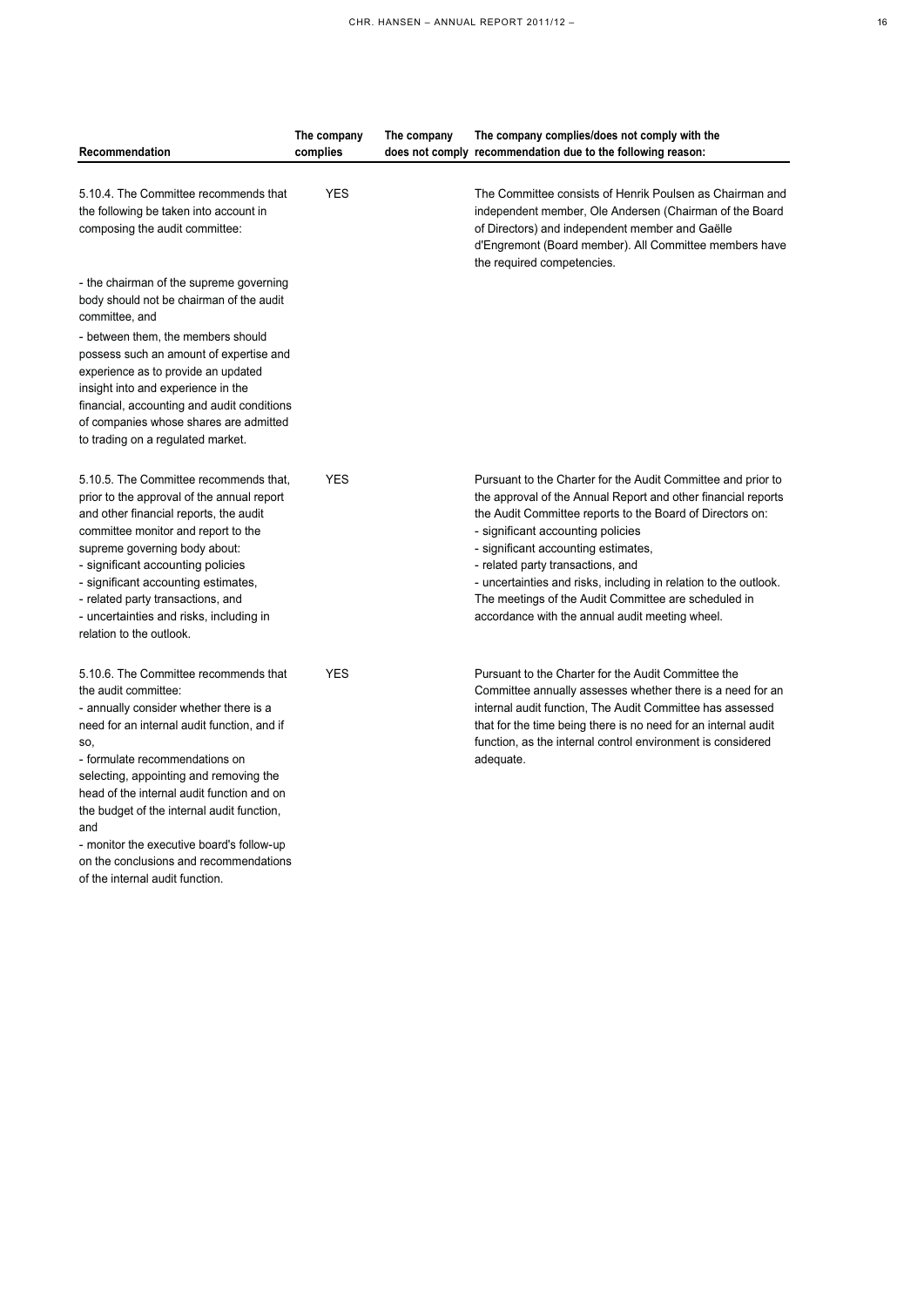| Recommendation                                                                                                                                                                                                                                                                          | The company<br>complies | The company | The company complies/does not comply with the<br>does not comply recommendation due to the following reason:                                                                                                                                                |
|-----------------------------------------------------------------------------------------------------------------------------------------------------------------------------------------------------------------------------------------------------------------------------------------|-------------------------|-------------|-------------------------------------------------------------------------------------------------------------------------------------------------------------------------------------------------------------------------------------------------------------|
| 5.10.7. The Committee recommends that<br>the supreme governing body establish a<br>nomination committee with at least the<br>following preparatory tasks:                                                                                                                               | <b>YES</b>              |             | The Board of Directors has established a Nomination<br>Committee. The Charter is briefly described in this annual<br>corporate governance statement which is part of the 2011/12<br>Annual Report and complies with the recommendations in<br>this section. |
| - describe the qualifications required in<br>the two governing bodies and for a given<br>position, state the expected time<br>commitment for a position and evaluate<br>the balance of skills, knowledge and<br>experience available in the two governing<br>bodies.                    |                         |             |                                                                                                                                                                                                                                                             |
| - annually evaluate the structure, size,<br>composition and performance of the<br>governing bodies and make<br>recommendations to the supreme<br>governing body with regard to any<br>changes,<br>- annually evaluate the skills, knowledge<br>and experience of the individual members |                         |             |                                                                                                                                                                                                                                                             |
| of the governing bodies and report such<br>details to the supreme governing body,<br>- consider proposals submitted by<br>relevant persons, including shareholders<br>and members of the governing bodies,<br>for candidates for executive positions,<br>and                            |                         |             |                                                                                                                                                                                                                                                             |
| - identify and recommend to the supreme<br>governing body candidates for the<br>governing bodies.                                                                                                                                                                                       |                         |             |                                                                                                                                                                                                                                                             |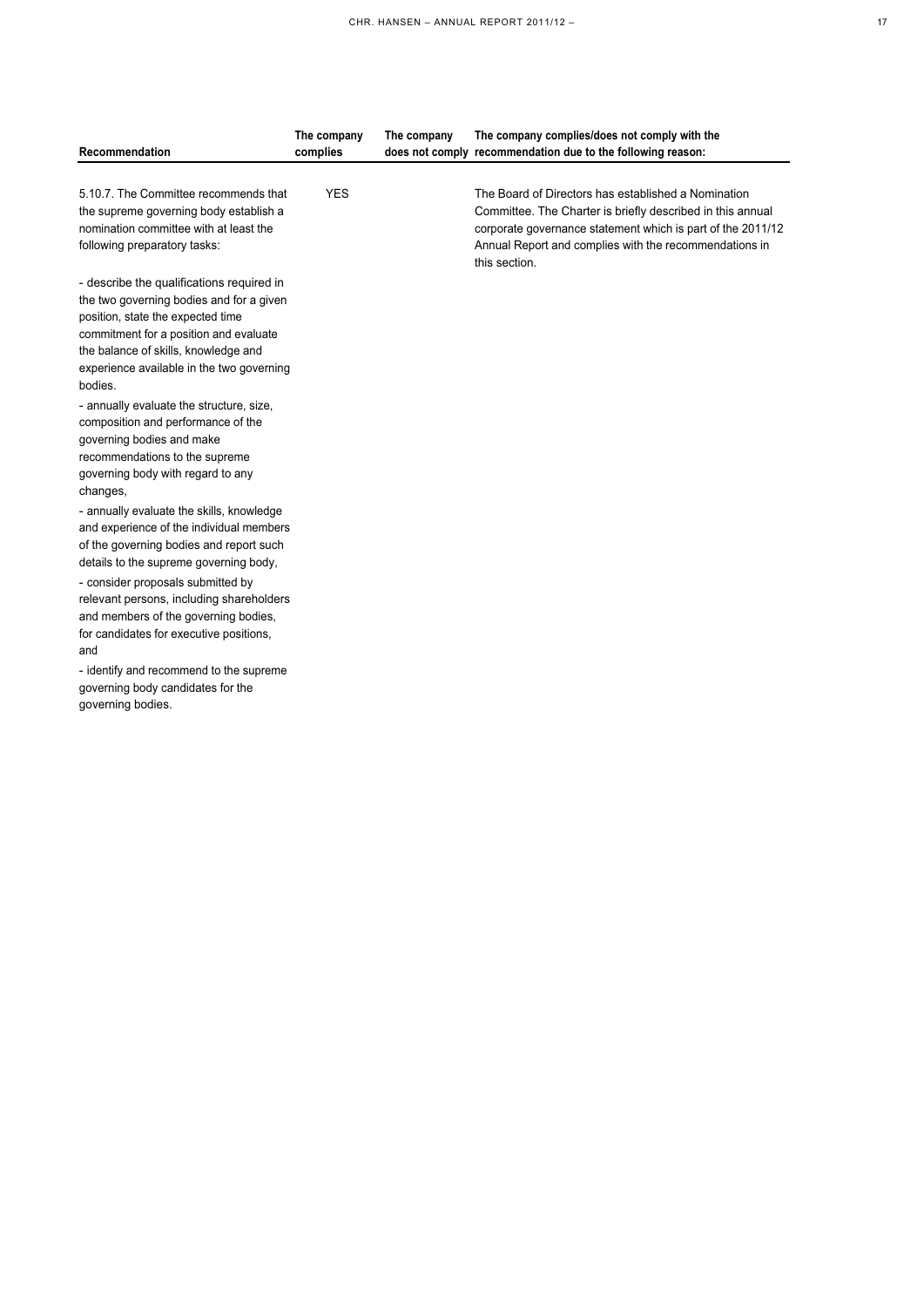| I<br>$\sim$ |
|-------------|

| Recommendation                                                                                                                                                                                                                                                                                                                                                                                                                                                                                                                                                                                                                                                                                          | The company<br>complies | The company | The company complies/does not comply with the<br>does not comply recommendation due to the following reason:                                                                                                                                                  |
|---------------------------------------------------------------------------------------------------------------------------------------------------------------------------------------------------------------------------------------------------------------------------------------------------------------------------------------------------------------------------------------------------------------------------------------------------------------------------------------------------------------------------------------------------------------------------------------------------------------------------------------------------------------------------------------------------------|-------------------------|-------------|---------------------------------------------------------------------------------------------------------------------------------------------------------------------------------------------------------------------------------------------------------------|
| 5.10.8. The Committee recommends that<br>the supreme governing body establish a<br>remuneration committee with at least the<br>following preparatory tasks:                                                                                                                                                                                                                                                                                                                                                                                                                                                                                                                                             | <b>YES</b>              |             | The Board of Directors has established a Remuneration<br>Committee. The Charter is briefly described in this annual<br>corporate governance statement which is part of the 2011/12<br>Annual Report and complies with the recommendations in<br>this section. |
| - make proposals, for the approval of the<br>supreme governing body prior to<br>approval at the general meeting, on the<br>remuneration policy, including the overall<br>principles of incentive pay schemes, for<br>members of the supreme governing body<br>and the executive board,                                                                                                                                                                                                                                                                                                                                                                                                                  |                         |             |                                                                                                                                                                                                                                                               |
| - make proposals to the supreme<br>governing body on remuneration for<br>members of the supreme governing body<br>and the executive board and ensure that<br>the remuneration is consistent with the<br>company's remuneration policy and the<br>evaluation of the performance of the<br>persons concerned. The committee<br>should have information about the total<br>amount of remuneration that members of<br>the supreme governing body and the<br>executive board receive from other<br>companies in the group, and<br>- oversee that the information in the<br>annual report on the remuneration of the<br>supreme governing body and the<br>executive board is correct, true and<br>sufficient. |                         |             |                                                                                                                                                                                                                                                               |
| 5.10.9. The Committee recommends that<br>the remuneration committee do not<br>consult with the same external advisers<br>as the executive board of the company.                                                                                                                                                                                                                                                                                                                                                                                                                                                                                                                                         | <b>YES</b>              |             | The Remuneration Committee ensures that it consults with<br>other external advisors than the Executive Board of the<br>Company.                                                                                                                               |
| 5.11 Evaluation of the performance of the<br>supreme governing body and the<br>executive board                                                                                                                                                                                                                                                                                                                                                                                                                                                                                                                                                                                                          |                         |             |                                                                                                                                                                                                                                                               |
| 5.11.1. The Committee recommends that<br>the supreme governing body undertake<br>an annual evaluation of the performance<br>and achievements of the supreme<br>governing body and of the individual<br>members of the body.                                                                                                                                                                                                                                                                                                                                                                                                                                                                             | <b>YES</b>              |             | The Company undertakes an annual evaluation of the<br>performance and achievements of the Board of Directors and<br>its individual members.                                                                                                                   |
| 5.11.2. The Committee recommends that<br>the chairman be in charge of the<br>evaluation of the supreme governing<br>body, that the outcome be discussed in<br>the supreme governing body and that the<br>details of the procedure of self-evaluation<br>and the outcome be disclosed in the<br>annual report.                                                                                                                                                                                                                                                                                                                                                                                           | <b>YES</b>              |             | The Chairman of the Board of Directors is in charge of the<br>evaluation and the details of the procedure of the evaluation<br>and the outcome is described in this annual corporate<br>governance statement which is part of the 2011/12 Annual<br>Report.   |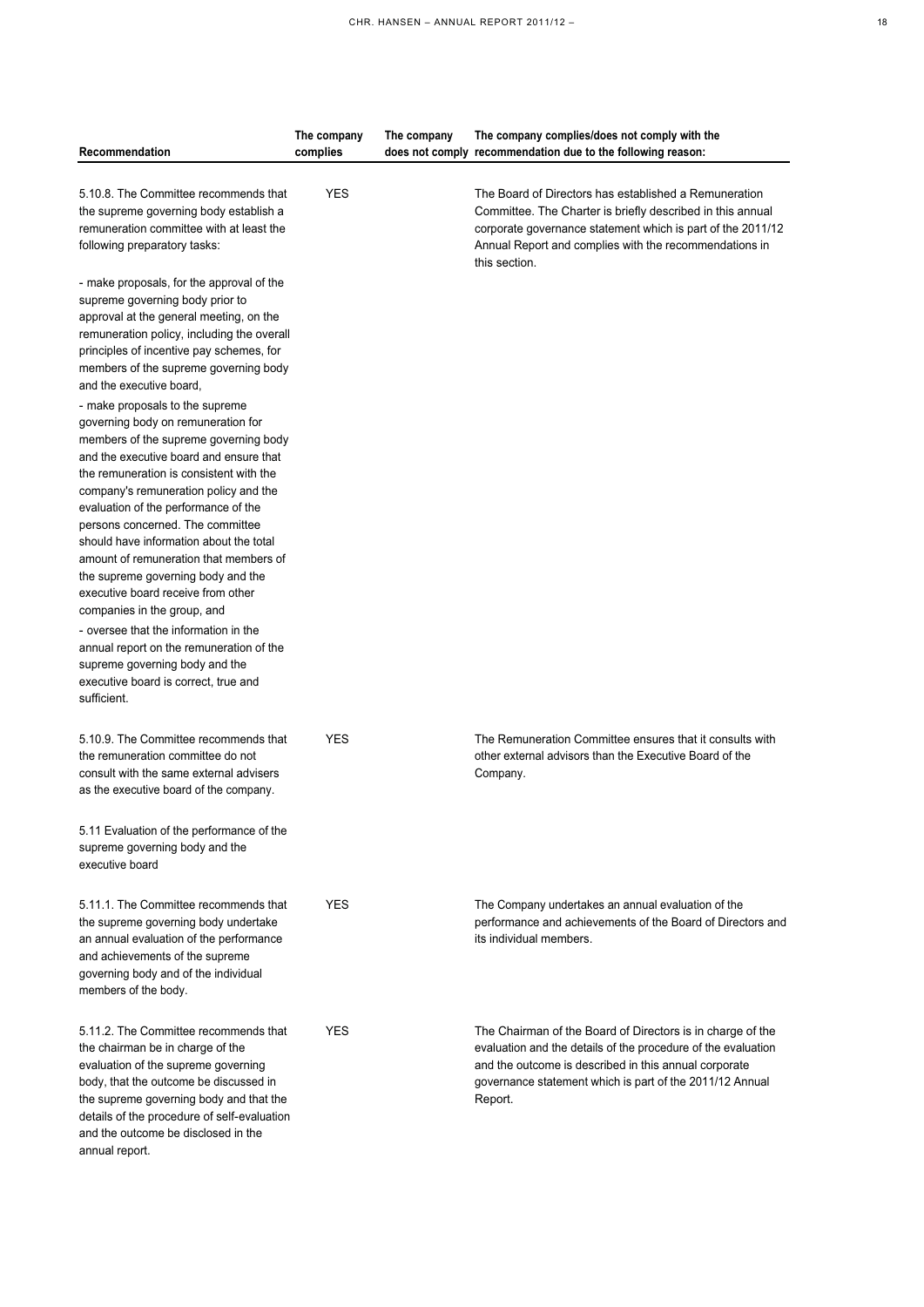| Recommendation                                                                                                                                                                                                                                                                                                                                                                                           | The company<br>complies | The company | The company complies/does not comply with the<br>does not comply recommendation due to the following reason:                                                                                                                                                                                                                                         |
|----------------------------------------------------------------------------------------------------------------------------------------------------------------------------------------------------------------------------------------------------------------------------------------------------------------------------------------------------------------------------------------------------------|-------------------------|-------------|------------------------------------------------------------------------------------------------------------------------------------------------------------------------------------------------------------------------------------------------------------------------------------------------------------------------------------------------------|
| 5.11.3. The Committee recommends that<br>the supreme governing body at least<br>once every year evaluate the work and<br>performance of the executive board in<br>accordance with pre-defined criteria.                                                                                                                                                                                                  | <b>YES</b>              |             | At least once every year the work and performance of the<br>Executive Board is evaluated by the Board of Directors in<br>accordance with predefined key performance indicators.                                                                                                                                                                      |
| 5.11.4. The Committee recommends that<br>the executive board and the supreme<br>governing body establish a procedure<br>according to which their cooperation is<br>evaluated annually through a formalized<br>dialoque between the chairman of the<br>supreme governing body and the chief<br>executive officer and that the outcome of<br>the evaluation be presented to the<br>supreme governing body. | <b>YES</b>              |             | In connection with the Annual Board Evaluation as well as<br>through a formalized dialogue between the Chairman of the<br>Board of Directors and the Chief Executive Officer, the<br>cooperation between the Board of Directors and the<br>Executive Board is evaluated and the outcome of the<br>evaluation is presented to the Board of Directors. |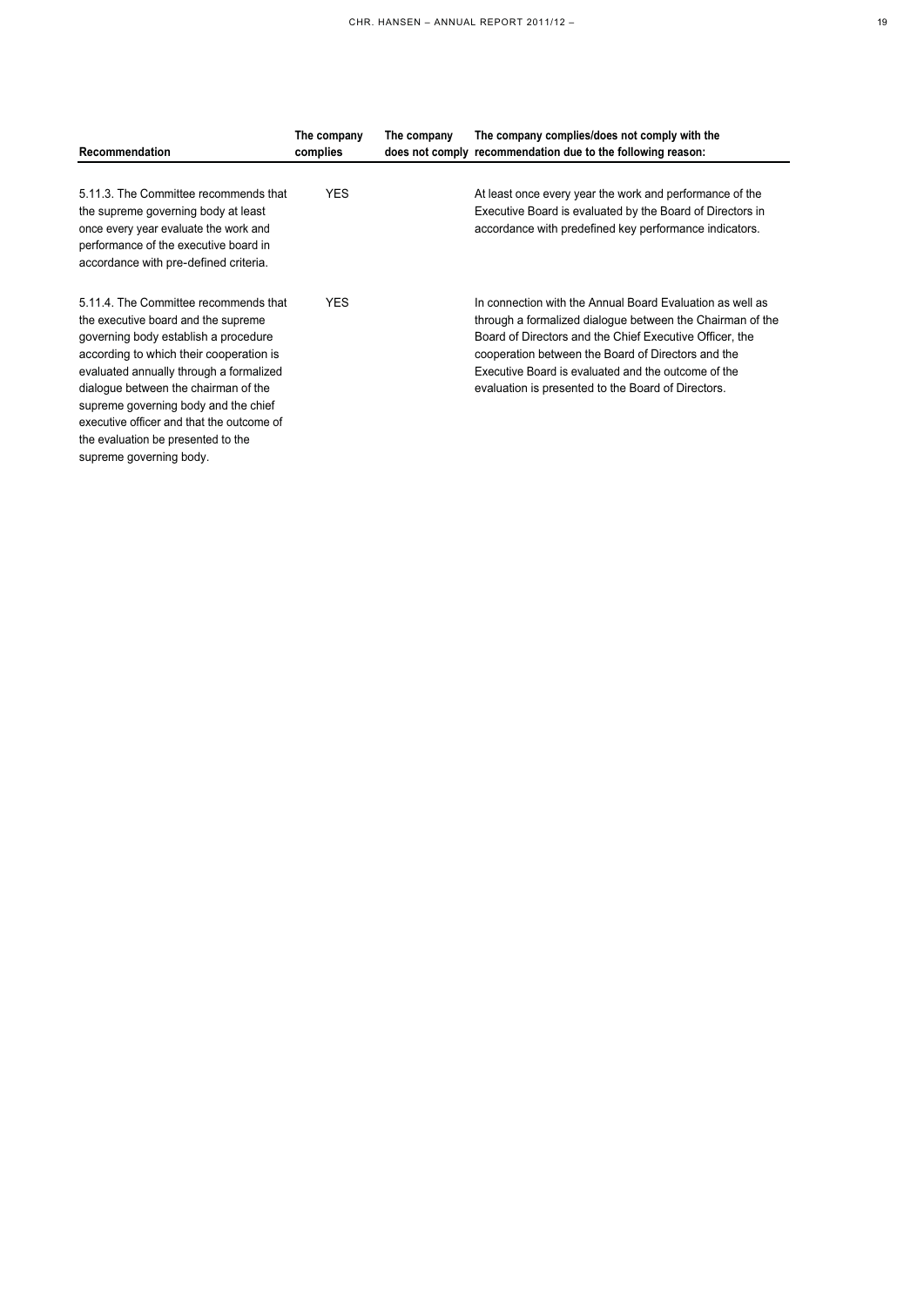**does not comply recommendation due to the following reason:**

**The company complies/does not comply with the** 

**The company** 

**The company complies**

**Recommendation**

| c | I<br>۰. |
|---|---------|

| 6. Remuneration of members of the governing bodies                                                                                                                                                                |            |                                                                                                                                                                                                                                              |  |  |
|-------------------------------------------------------------------------------------------------------------------------------------------------------------------------------------------------------------------|------------|----------------------------------------------------------------------------------------------------------------------------------------------------------------------------------------------------------------------------------------------|--|--|
| 6.1. Content and form of the remuneration policy                                                                                                                                                                  |            |                                                                                                                                                                                                                                              |  |  |
| 6.1.1. The Committee recommends that<br>the supreme governing body adopt a<br>remuneration policy applicable to the<br>supreme governing body and the<br>executive board.                                         | <b>YES</b> | The Board of Directors has adopted a Remuneration policy<br>applicable to the Board of Directors and the Executive Board.<br>The latest update was made on 29 November 2011 and is<br>available on the Company's website www.chr-hansen.com. |  |  |
| 6.1.2. The Committee recommends that<br>the remuneration policy and any changes<br>to the policy be approved by the general<br>meeting of the company.                                                            | <b>YES</b> | The current Remuneration policy was adopted at the Annual<br>General Meeting of the company on 29 November 2011.                                                                                                                             |  |  |
| 6.1.3. Committee recommends that the<br>remuneration policy include a thorough<br>description of the components of the<br>remuneration for members of the<br>supreme governing body and the<br>executive board.   | <b>YES</b> | The Company's Remuneration policy complies with the<br>recommended criteria. The remuneration policy can be found<br>at the Company's website http://investor.chr-<br>hansen.com/documents.cfm                                               |  |  |
| 6.1.4. The Committee recommends that<br>the remuneration policy include:                                                                                                                                          | <b>YES</b> | The Company's Remuneration policy complies with the<br>recommended criteria. The remuneration policy can be found<br>at the Company's website http://investor.chr-<br>hansen.com/documents.cfm                                               |  |  |
| - the reasons for choosing the individual<br>components of the remuneration, and<br>- a description of the criteria on which the<br>balance between the individual<br>components of the remuneration is<br>based. |            |                                                                                                                                                                                                                                              |  |  |
| 6.1.5. The Committee recommends that,<br>if the remuneration policy includes<br>variable components,                                                                                                              | <b>YES</b> | The Company's Remuneration policy complies with the<br>recommended criteria. The remuneration policy can be found<br>at the Company's website http://investor.chr-<br>hansen.com/documents.cfm                                               |  |  |
| - limits be set on the variable components<br>of the total remuneration package,                                                                                                                                  |            |                                                                                                                                                                                                                                              |  |  |
| - a reasonable and balanced linkage be<br>ensured between remuneration for<br>governing body members, expected risks<br>and the value creation for shareholders in<br>the short and long term,                    |            |                                                                                                                                                                                                                                              |  |  |
| - there be clarity about performance<br>criteria and measurability for award of<br>variable components, and                                                                                                       |            |                                                                                                                                                                                                                                              |  |  |
| - there be criteria ensuring that vesting<br>periods for variable components of<br>remuneration agreements are longer<br>than one calendar year.                                                                  |            |                                                                                                                                                                                                                                              |  |  |
| 6.1.6. The Committee recommends that<br>remuneration of members of the supreme<br>governing body do not include share or<br>warrant programs.                                                                     | <b>YES</b> | The Company's Remuneration policy does not include share<br>or warrant programs for the members of the Board of<br>Directors.                                                                                                                |  |  |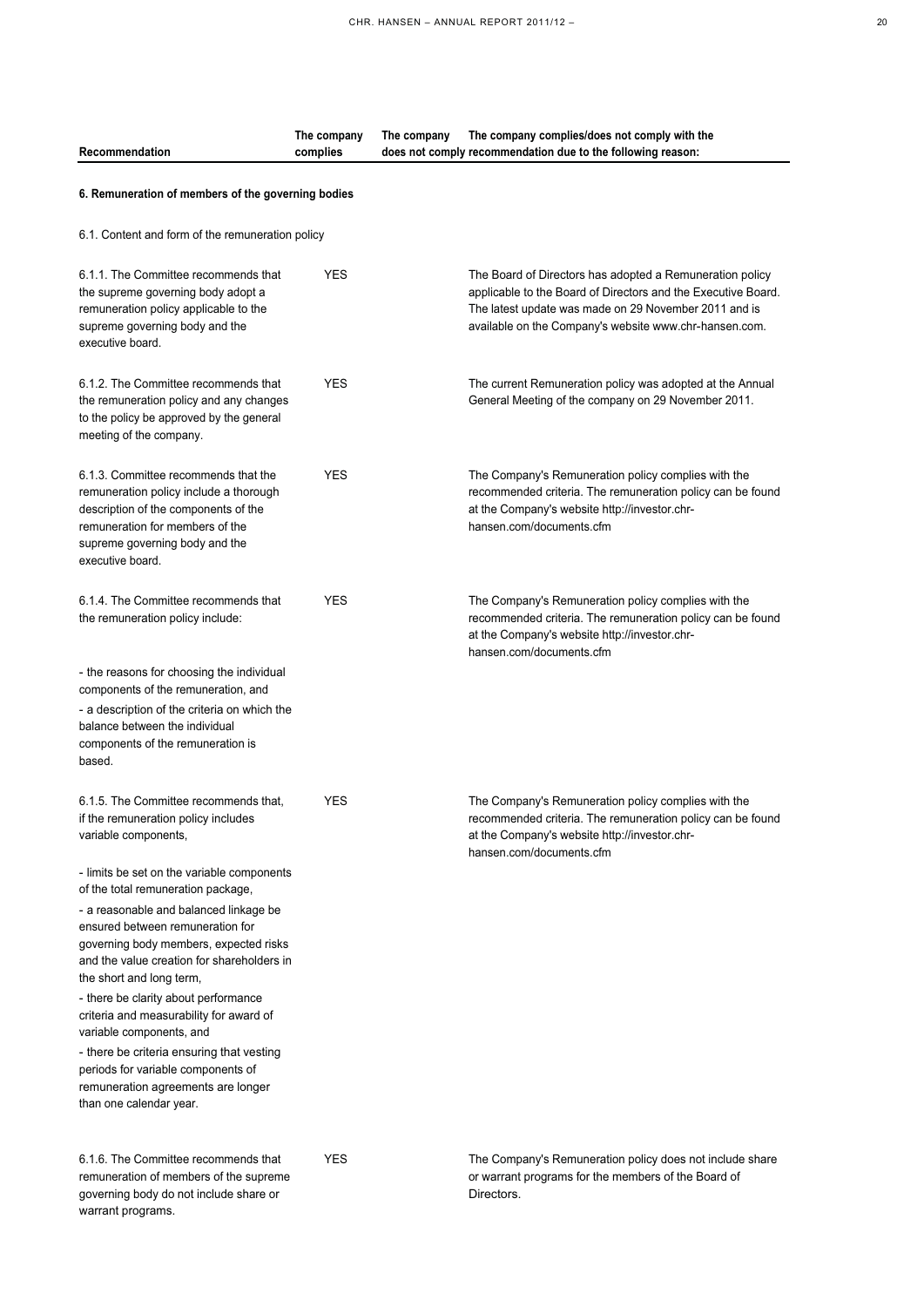| c |  |
|---|--|

| Recommendation                                                                                                                                                                                                                                                                                                                                                                                                                               | The company<br>complies | The company | The company complies/does not comply with the<br>does not comply recommendation due to the following reason:                                                                                                                                                                                                                                               |
|----------------------------------------------------------------------------------------------------------------------------------------------------------------------------------------------------------------------------------------------------------------------------------------------------------------------------------------------------------------------------------------------------------------------------------------------|-------------------------|-------------|------------------------------------------------------------------------------------------------------------------------------------------------------------------------------------------------------------------------------------------------------------------------------------------------------------------------------------------------------------|
| 6.1.7. The Committee recommends that if<br>members of the executive board receive<br>share-based remuneration, such<br>programs be established as roll-over<br>programs, i.e. the options are granted<br>periodically and should not be<br>exercisable earlier than three years from<br>the date of grant.An explanation of the<br>relation between the redemption price<br>and the market price at the time of grant<br>should be provided. | <b>YES</b>              |             | The Board of Directors has adopted an overall guideline for<br>incentive-based remuneration. The guideline describes that<br>the Company has a short-term and a long-term incentive<br>program. The program complies with the recommended<br>criteria. The guideline can be found at the Company's website<br>http://investor.chr-hansen.com/documents.cfm |
| 6.1.8. The Committee recommends that,<br>in exceptional cases, companies should<br>be able to reclaim in full or in part<br>variable components of remuneration that<br>were paid on the basis of data, which<br>proved to be manifestly misstated.                                                                                                                                                                                          | <b>YES</b>              |             | The Company's overall guidelines for incentive-based<br>remuneration for Management fulfills the recommended<br>criteria.                                                                                                                                                                                                                                  |
| 6.1.9. The Committee recommends that<br>termination payments should not amount<br>to more than two years' annual<br>remuneration.                                                                                                                                                                                                                                                                                                            | <b>YES</b>              |             | The Company's overall guidelines for incentive-based<br>remuneration for Management fulfills the recommended<br>criteria.                                                                                                                                                                                                                                  |
| 6.2. Disclosure of the remuneration policy                                                                                                                                                                                                                                                                                                                                                                                                   |                         |             |                                                                                                                                                                                                                                                                                                                                                            |
| 6.2.1. The Committee recommends that<br>the remuneration policy be clear and<br>easily understandable and that it be<br>disclosed in the annual report and posted<br>on the company's website.                                                                                                                                                                                                                                               | <b>YES</b>              |             | The Company's Remuneration policy fulfills the recommended<br>criteria and is posted on the Company's website<br>http://investor.chr-hansen.com/documents.cfm.                                                                                                                                                                                             |
| 6.2.2. The Committee recommends that<br>the company's remuneration policy and<br>compliance with this policy be explained<br>and justified in the chairman's statement<br>at the company's general meeting.                                                                                                                                                                                                                                  | <b>YES</b>              |             | The Chairman's statement at the Company's Annual General<br>Meeting includes the explanation and justification of the<br>Company's remuneration policy as well as the compliance<br>herewith.                                                                                                                                                              |
| 6.2.3. The Committee recommends that<br>the total remuneration granted to each<br>member of the supreme governing body<br>and the executive board by the company<br>and other consolidated companies be<br>disclosed in the (consolidated) financial<br>statements and that the linkage with the<br>remuneration policy be explained.                                                                                                        | <b>YES</b>              |             | Any remuneration grant to each member of Board of Directors<br>and the Executive Board is disclosed in the Annual Report of<br>the Company and fulfills the listed recommendation.                                                                                                                                                                         |
| 6.2.4. The Committee recommends that<br>the details of any defined-benefit<br>schemes offered to members of the<br>supreme governing body or the executive<br>board and the actuarial value of such<br>schemes as well as changes during the<br>year be included as part of the<br>information on the total remuneration.                                                                                                                    | <b>YES</b>              |             | The Company has not offered defined benefit schemes to any<br>member of the Board of Directors or the Executive Board.                                                                                                                                                                                                                                     |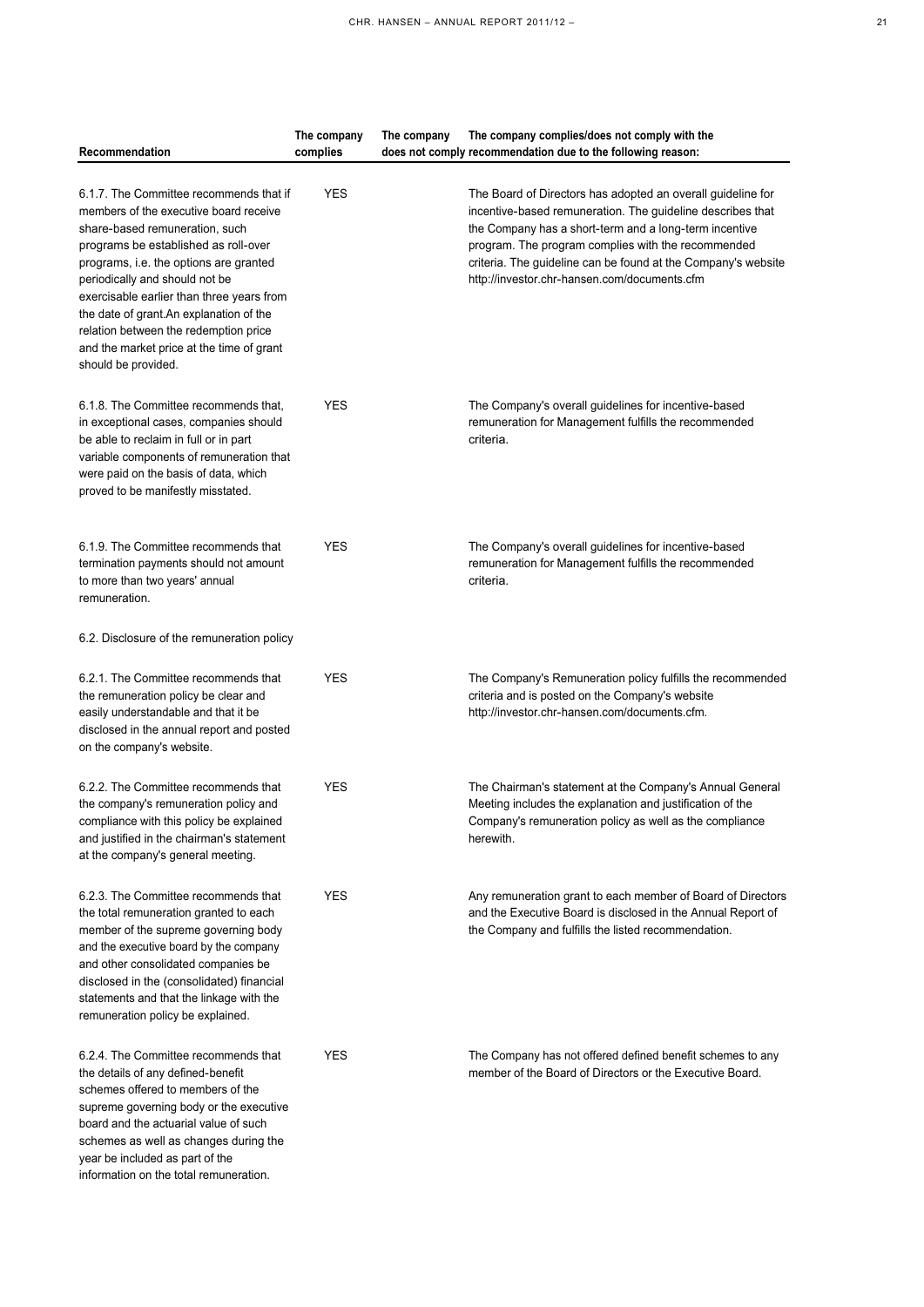| Recommendation                                                                                                                                                                                      | The company<br>complies | The company | The company complies/does not comply with the<br>does not comply recommendation due to the following reason:                                                |
|-----------------------------------------------------------------------------------------------------------------------------------------------------------------------------------------------------|-------------------------|-------------|-------------------------------------------------------------------------------------------------------------------------------------------------------------|
| 6.2.5. The Committee recommends that<br>the most important aspects of retention<br>and severance programs be disclosed in<br>the company's annual report.                                           | <b>YES</b>              |             | The Company discloses the most important aspects of<br>retention and severance programs in the Company's Annual<br>Report.                                  |
| 6.2.6. The Committee recommends that<br>the proposal for remuneration of the<br>supreme governing body for the current<br>financial year be approved by the<br>shareholders at the general meeting. | <b>YES</b>              |             | The remuneration of the Board of Directors for the financial<br>year 2011/12 was approved by the shareholders at the Annual<br>Meeting on 29 November 2011. |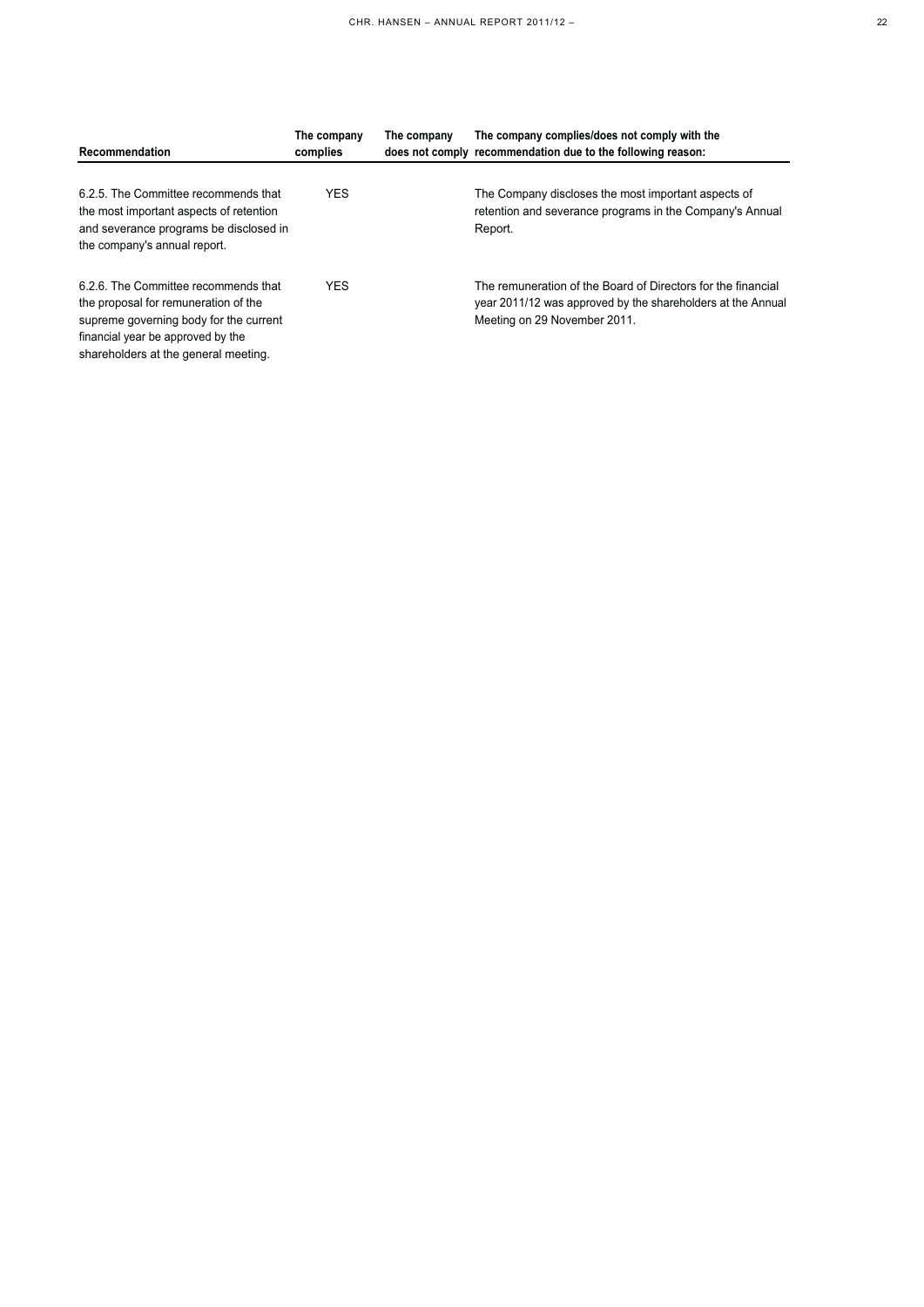|   | 전 사         |
|---|-------------|
| ¢ | I<br>$\sim$ |

| Recommendation                                                                                                                                                                                                                                                   | The company<br>complies | The company | The company complies/does not comply with the<br>does not comply recommendation due to the following reason:                                                                           |
|------------------------------------------------------------------------------------------------------------------------------------------------------------------------------------------------------------------------------------------------------------------|-------------------------|-------------|----------------------------------------------------------------------------------------------------------------------------------------------------------------------------------------|
| 7. Financial reporting                                                                                                                                                                                                                                           |                         |             |                                                                                                                                                                                        |
| 7.1. Other relevant information                                                                                                                                                                                                                                  |                         |             |                                                                                                                                                                                        |
| 7.1.1. The Committee recommends that<br>the annual report and other financial<br>reports be supplemented by additional<br>financial and non-financial information, if<br>deemed necessary or relevant in relation<br>to the information needs of the recipients. | <b>YES</b>              |             | The Company prepares its Annual Report and other financial<br>reports, which are supplemented by additional non-financial<br>information.                                              |
| 7.2. Going concern assumption                                                                                                                                                                                                                                    |                         |             |                                                                                                                                                                                        |
| 7.2.1. The Committee recommends that.<br>upon consideration and approval of the<br>annual report, the supreme governing<br>body decide whether the business is a<br>going concern, including supporting<br>assumptions or qualifications where<br>necessary.     | <b>YES</b>              |             | The Board of Directors considers, by approval of the Annual<br>Report, whether the business is a going concern, including<br>supporting assumptions or qualifications where necessary. |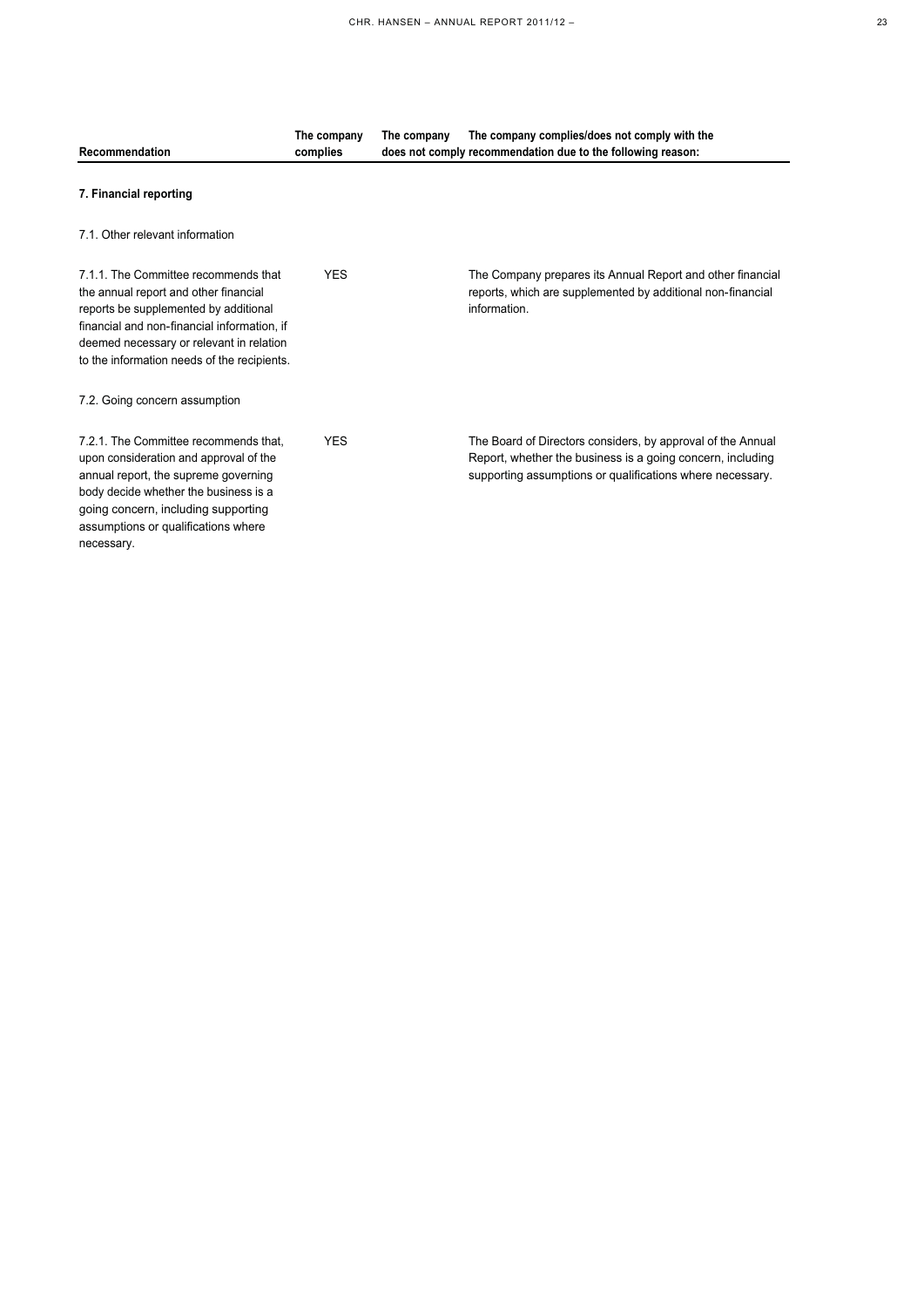| Recommendation                                                                                                                                                                                                                                                                                                                                            | The company<br>complies | The company | The company complies/does not comply with the<br>does not comply recommendation due to the following reason:                                                                                                                                                                                                                                                                                          |
|-----------------------------------------------------------------------------------------------------------------------------------------------------------------------------------------------------------------------------------------------------------------------------------------------------------------------------------------------------------|-------------------------|-------------|-------------------------------------------------------------------------------------------------------------------------------------------------------------------------------------------------------------------------------------------------------------------------------------------------------------------------------------------------------------------------------------------------------|
| 8. Risk management and internal control                                                                                                                                                                                                                                                                                                                   |                         |             |                                                                                                                                                                                                                                                                                                                                                                                                       |
| 8.1. Identification of risks                                                                                                                                                                                                                                                                                                                              |                         |             |                                                                                                                                                                                                                                                                                                                                                                                                       |
| 8.1.1. The Committee recommends that<br>the central governing body at least once<br>every year identify the most important<br>business risks associated with the<br>realization of the company's strategy and<br>overall goals as well as the risks<br>associated with financial reporting.                                                               | <b>YES</b>              |             | In connection with the preparation of the Annual Report the<br>most important business and financial risks are identified in<br>connection with the realization of the Company's strategy and<br>overall goals as well as the risks associated with financial<br>reporting.                                                                                                                           |
| 8.1.2. The Committee recommends that<br>the executive board currently report to the<br>supreme governing body on the<br>development within the most important<br>areas of risk and compliance with<br>adopted policies, frameworks etc. in<br>order to enable the supreme governing<br>body to track the development and make<br>the necessary decisions. | <b>YES</b>              |             | The Executive Board reports to the Board of Directors on<br>development within the most important areas of risk and<br>compliance with adopted policies, frameworks etc. in order to<br>enable the Board of Directors to track development and make<br>the necessary decisions.                                                                                                                       |
| 8.2. Whistleblowing                                                                                                                                                                                                                                                                                                                                       |                         |             |                                                                                                                                                                                                                                                                                                                                                                                                       |
| 8.2.1. The Committee recommends that<br>the supreme governing body decide<br>whether to establish a whistleblowing<br>scheme for expedient and confidential<br>notification of possible or suspected<br>wrongdoing.                                                                                                                                       | <b>YES</b>              |             | Upon recommendation from the Audit Committee the Board of<br>Directors has decided to establish a whistle-blowing scheme<br>for expedient and confidential notification of possible or<br>suspected wrongdoings. The decision was made at the<br>meeting on 5 July 2011, and the scheme will be implemented<br>as soon as final approval has been received from the Danish<br>Data Protection Agency. |
| 8.3. Openness about risk management                                                                                                                                                                                                                                                                                                                       |                         |             |                                                                                                                                                                                                                                                                                                                                                                                                       |
| 8.3.1. The Committee recommends that<br>the management commentary in the<br>annual report include information about<br>the company's management of business<br>risks.                                                                                                                                                                                     | <b>YES</b>              |             | The Company's Annual Report includes information about the<br>Company's management of business risks.                                                                                                                                                                                                                                                                                                 |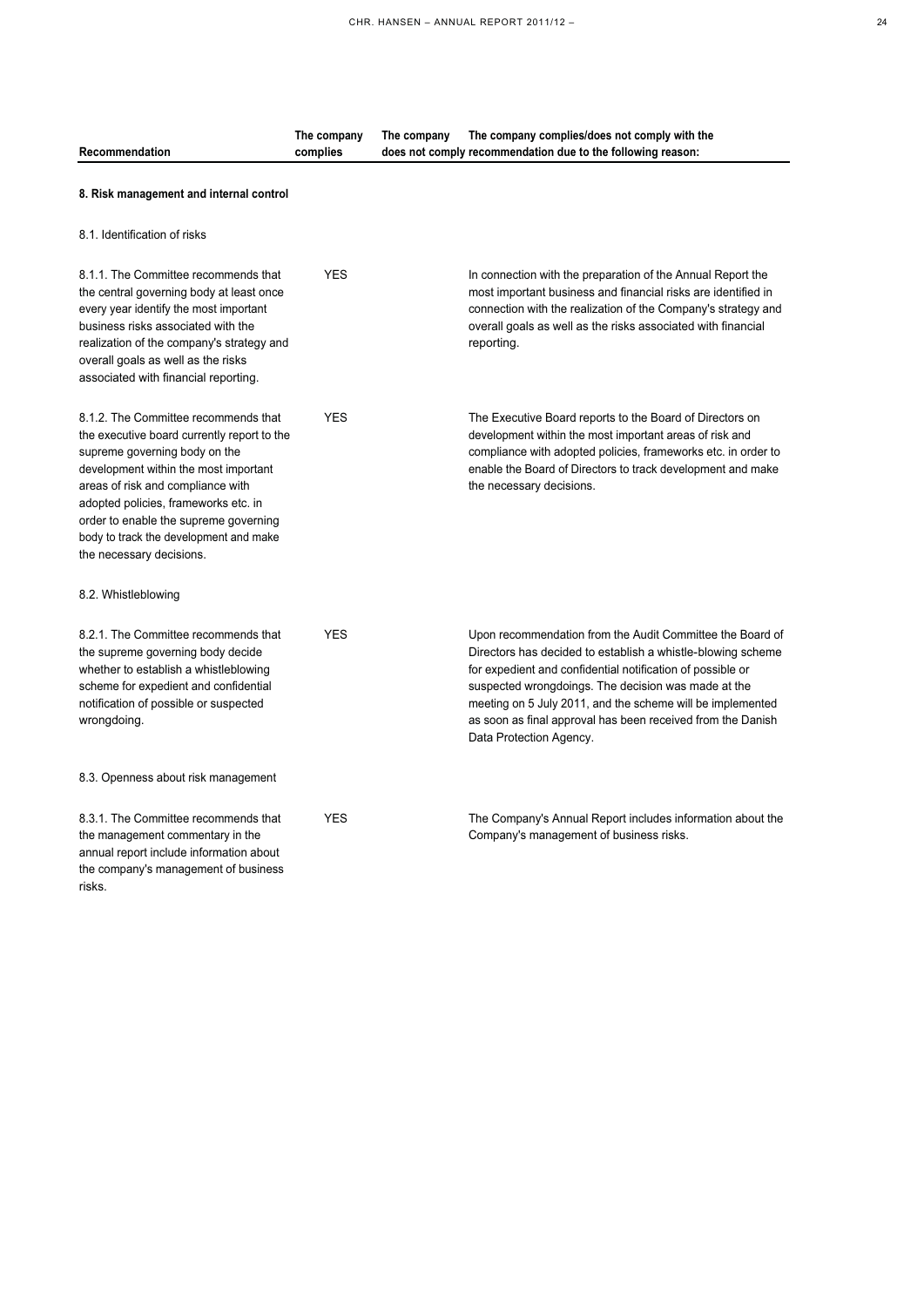| ٠ | ٠           |
|---|-------------|
|   | I<br>$\sim$ |

| Recommendation                                                                                                                                                                                                                                                                                                                                                       | The company<br>complies | The company | The company complies/does not comply with the<br>does not comply recommendation due to the following reason:                                                                                                                                    |
|----------------------------------------------------------------------------------------------------------------------------------------------------------------------------------------------------------------------------------------------------------------------------------------------------------------------------------------------------------------------|-------------------------|-------------|-------------------------------------------------------------------------------------------------------------------------------------------------------------------------------------------------------------------------------------------------|
| 9. Audit                                                                                                                                                                                                                                                                                                                                                             |                         |             |                                                                                                                                                                                                                                                 |
| 9.1. Contact to auditor                                                                                                                                                                                                                                                                                                                                              |                         |             |                                                                                                                                                                                                                                                 |
| 9.1.1. The Committee recommends that<br>the supreme governing body maintain a<br>regular dialogue and exchange of<br>information with the auditor.                                                                                                                                                                                                                   | <b>YES</b>              |             | The auditor of the Company is present at all meetings of the<br>Audit Committee, and the Chairman of the Audit Committee,<br>on behalf of the Board of Directors, maintains a regular<br>dialogue and exchange of information with the auditor. |
| 9.1.2. The Committee recommends that<br>the auditor agreement and auditors' fee<br>be agreed between the supreme<br>governing body and the auditor on the<br>basis of a recommendation from the audit<br>committee.                                                                                                                                                  | <b>YES</b>              |             | The auditor agreement and the auditor's fee are agreed<br>between the Board of Directors and the auditors on the basis<br>of a recommendation from the Audit Committee.                                                                         |
| 9.1.3. The Committee recommends that<br>the supreme governing body and the<br>audit committee meet with the auditor at<br>least once every year without the<br>executive board present. This also<br>applies to the internal auditor, if any.                                                                                                                        | <b>YES</b>              |             | The Audit Committee and the Board of Directors meet with the<br>auditor at least once every year without the Executive Board<br>being present.                                                                                                  |
| 9.2. Internal audit                                                                                                                                                                                                                                                                                                                                                  |                         |             |                                                                                                                                                                                                                                                 |
| 9.2.1. The Committee recommends that<br>the supreme governing body, on the<br>basis of a recommendation from the audit<br>committee, once every year decide<br>whether to establish an internal audit for<br>support and control of the company's<br>internal control and risk management<br>systems and state the reasons for its<br>decision in the annual report. | <b>YES</b>              |             | Based on a recommendation from the Audit Committee the<br>Board of Directors has decided that the control environment in<br>the Company is adequate, and therefore there is no need to<br>establish an internal audit for the time being.       |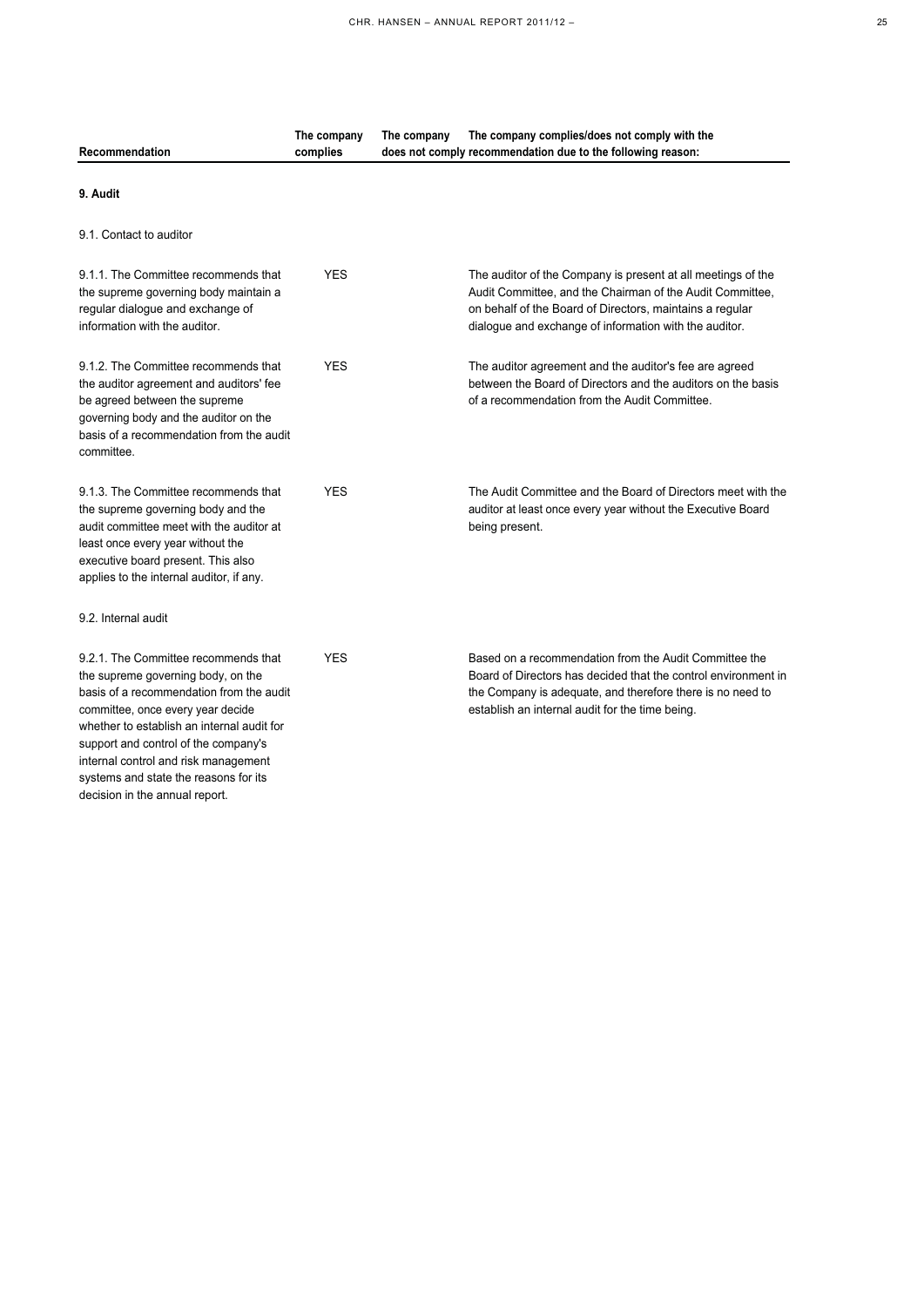# **MAIN ELEMENTS OF THE GROUP'S INTERNAL CONTROL AND RISK MANAGEMENT IN CONNECTION WITH ITS FINANCIAL REPORTING**

The purpose of Chr. Hansen's internal controls and risk management systems in relation to the financial reporting process is to ensure that external financial statements are presented in accordance with IFRS as adopted by the EU and additional Danish disclosure requirements for annual reports of listed companies, and to ensure that the financial statements give a true and fair view free from material misstatement.

Our internal control and risk management system ensures that material errors or inconsistencies in the financial statements as far as possible are identified and corrected. The internal control and risk management systems comprise the following areas:

- Control environment
- Risk assessment
- $\blacksquare$  Control activities
- Information and communication
- Monitoring

#### CONTROL ENVIRONMENT

The Board of Directors has set up an Audit Committee that will assist the Board of Directors in supervising the financial reporting process and the efficiency of the company's internal control and risk management systems.

The Executive Board is responsible for maintaining efficient controls and an efficient risk management system. The Executive Board has implemented the controls necessary to address the risks identified in relation to financial reporting. The composition of the Board of Directors, the Audit Committee and the Executive Board ensures the relevant competencies with respect to internal controls and risk management in relation to the financial reporting process.

Powers and responsibilities are defined in the Board of Directors' instructions to the Executive Board. The Board of Directors approves the policies for Business integrity, Quality & Product Safety, Knowledge, People & Organization, Finance & IT, Communication as well as Chr. Hansen's mission, vision and corporate values. The Executive Board approves all other policies and regularly briefs the Board of Directors of such policies. The relevant functions at Chr. Hansen issue guidelines and monitor the application of all policies and procedures. Chr. Hansen's

accounting policies are set out in the Chr. Hansen financial reporting manual, which is available to all employees.

### RISK ASSESSMENT

The Board of Directors and the Executive Board regularly assess risks that Chr. Hansen is exposed to, including risks related to financial reporting. The Audit Committee reviews certain highrisk areas at least once a year, including the following:

- Significant accounting estimates
- Material changes to the accounting policies
- Fraud risk assessment

At least once a year, the Executive Board and the Audit Committee consider whether the current internal control environment is effective in relation to the risks identified in the financial reporting process.

## CONTROL ACTIVITIES

The Group Accounting skills are reviewed on an ongoing basis in order to ensure an appropriate and satisfactory control environment. All regional finance and IT functions report directly or indirectly to central functions. Central controlling functions are responsible for controlling the financial reporting from the Parent Company and the subsidiaries.

Chr. Hansen has introduced standards for the internal controls relating to financial reporting. These standards are intended to ensure a certain minimum level of internal controls in Chr. Hansen companies, thus making the control environment more efficient. The internal control standards are focused on separating functions and on detective and preventive controls. Chr. Hansen companies are subject to ongoing controls by a central unit from Group Accounting in order to ensure an appropriate control environment.

The Audit Committee has assessed the need for an internal audit function and decided not to establish one at present, as the current internal control and risk management systems and processes are deemed sufficient.

## INFORMATION AND COMMUNICATION

Chr. Hansen's financial reporting manual and other reporting instructions, including accounting instructions as well as policies for credit-granting and capital expenditure, are updated on a regular basis. Updates are communicated to the global finance organization through monthly letters, seminars and webcasts. All manuals and instructions are also available at the Chr. Hansen